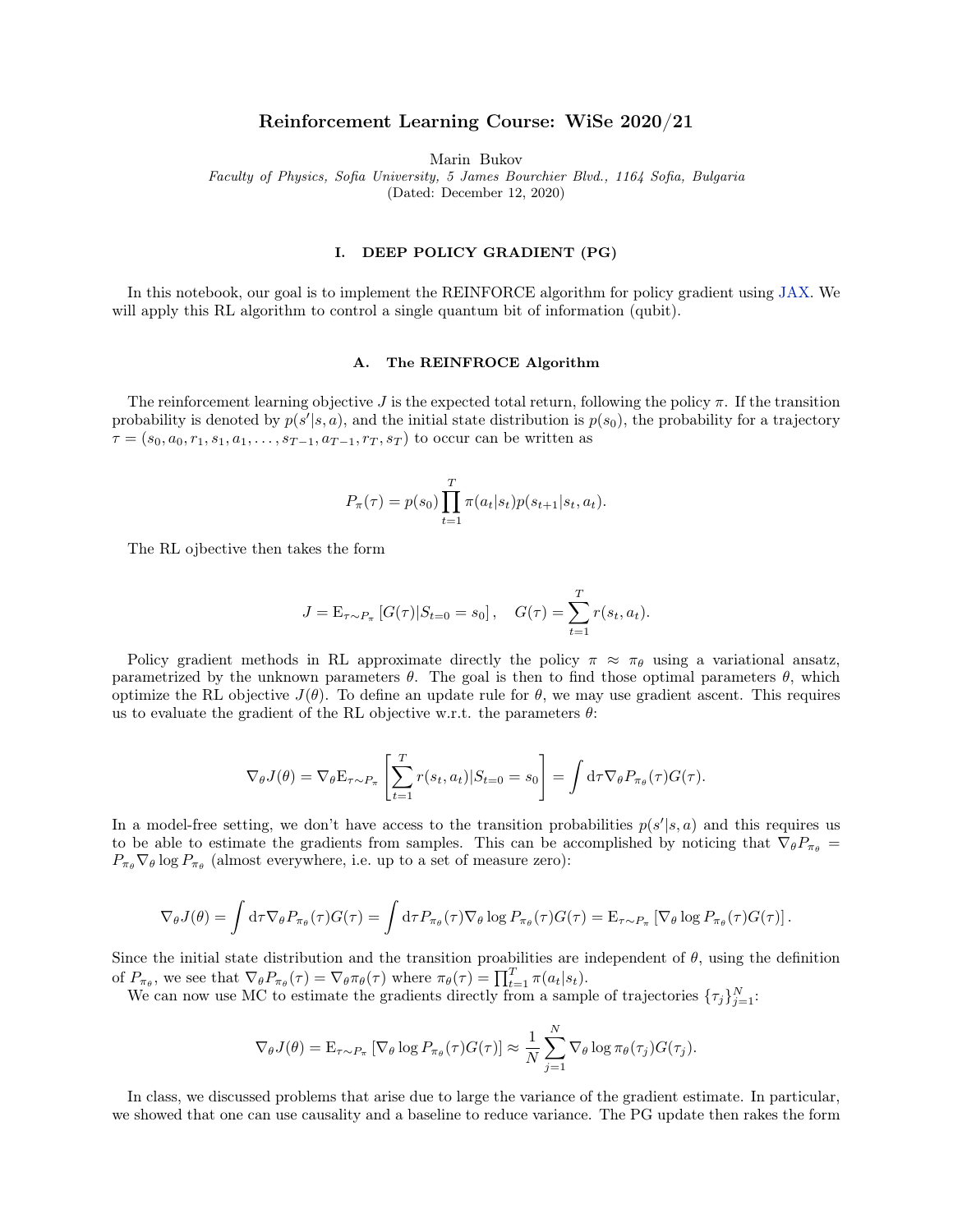$$
\nabla_{\theta} J(\theta) \approx \frac{1}{N} \sum_{j=1}^{N} \sum_{t=1}^{T} \nabla_{\theta} \log \pi_{\theta}(a_t^j | s_t^j) \left[ \sum_{t'=t}^{T} r(a_{t'}^j | s_{t'}^j)) - b \right].
$$

The corresponding gradient ascent update rule reads as

$$
\theta \leftarrow \theta + \alpha \nabla_{\theta} J(\theta),
$$

for some step size (or learning rate)  $\alpha$ .

### B. Qubit Environment

Let us recall the qubit environment we defined in Notebook 2.

## 1. Basic Definitions

The state of a qubit  $|\psi\rangle \in \mathbb{C}^2$  is modeled by a two-dimensional complex-valued vector with unit norm:  $\langle \psi | \psi \rangle := \sqrt{|\psi_1|^2 + |\psi_2|^2} = 1$ . Every qubit state is uniquely described by two angles  $\theta \in [0, \pi]$  and  $\varphi \in [0, 2\pi)$ :

$$
|\psi\rangle = \begin{pmatrix} \psi_1 \\ \psi_2 \end{pmatrix} = e^{i\alpha} \begin{pmatrix} \cos\frac{\theta}{2} \\ e^{i\varphi}\sin\frac{\theta}{2} \end{pmatrix}
$$
 (1)

The overall phase  $\alpha$  of a single quantum state has no physical meaning. Thus, any qubit state can be pictured as an arrow on the unit sphere (called the Bloch sphere) with coordinates  $(\theta, \varphi)$ .

To operate on qubits, we use quantum gates. Quantum gates are represented as unitary transformations  $U \in U(2)$ , where  $U(2)$  is the unitary group. Gates act on qubit states by matrix multiplication to transform an input state  $|\psi\rangle$  to the output state  $|\psi'\rangle$ :  $|\psi'\rangle = U|\psi\rangle$ . For this problem, we consider four gates

$$
U_0 = 1, \qquad U_x = \exp(-i\delta t \sigma^x/2), \qquad U_y = \exp(-i\delta t \sigma^y/2), \qquad U_z = \exp(-i\delta t \sigma^z/2), \tag{2}
$$

where  $\delta t$  is a fixed time step,  $\exp(\cdot)$  is the matrix exponential, 1 is the identity, and the Pauli matrices are defined as

$$
\mathbf{1} = \begin{pmatrix} 1 & 0 \\ 0 & 1 \end{pmatrix}, \qquad \sigma^x = \begin{pmatrix} 0 & 1 \\ 1 & 0 \end{pmatrix}, \qquad \sigma^y = \begin{pmatrix} 0 & -i \\ i & 0 \end{pmatrix}, \qquad \sigma^z = \begin{pmatrix} 1 & 0 \\ 0 & -1 \end{pmatrix}
$$
 (3)

To determine if a qubit, described by the state  $|\psi\rangle$ , is in a desired target state  $|\psi_{\text{target}}\rangle$ , we compute the fidelity

$$
F = |\langle \psi_{\text{target}} | \psi \rangle|^2 = |(\psi_{\text{target}})_1^* \psi_1 + (\psi_{\text{target}})_2^* \psi_2|^2, \qquad F \in [0, 1]
$$
\n
$$
(4)
$$

where ∗ stands for complex conjugation. Physically, the fidelity corresponds to the angle between the arrows representing the qubit state on the Bloch sphere (we want to maximize the fidelity but minimize the angle between the states).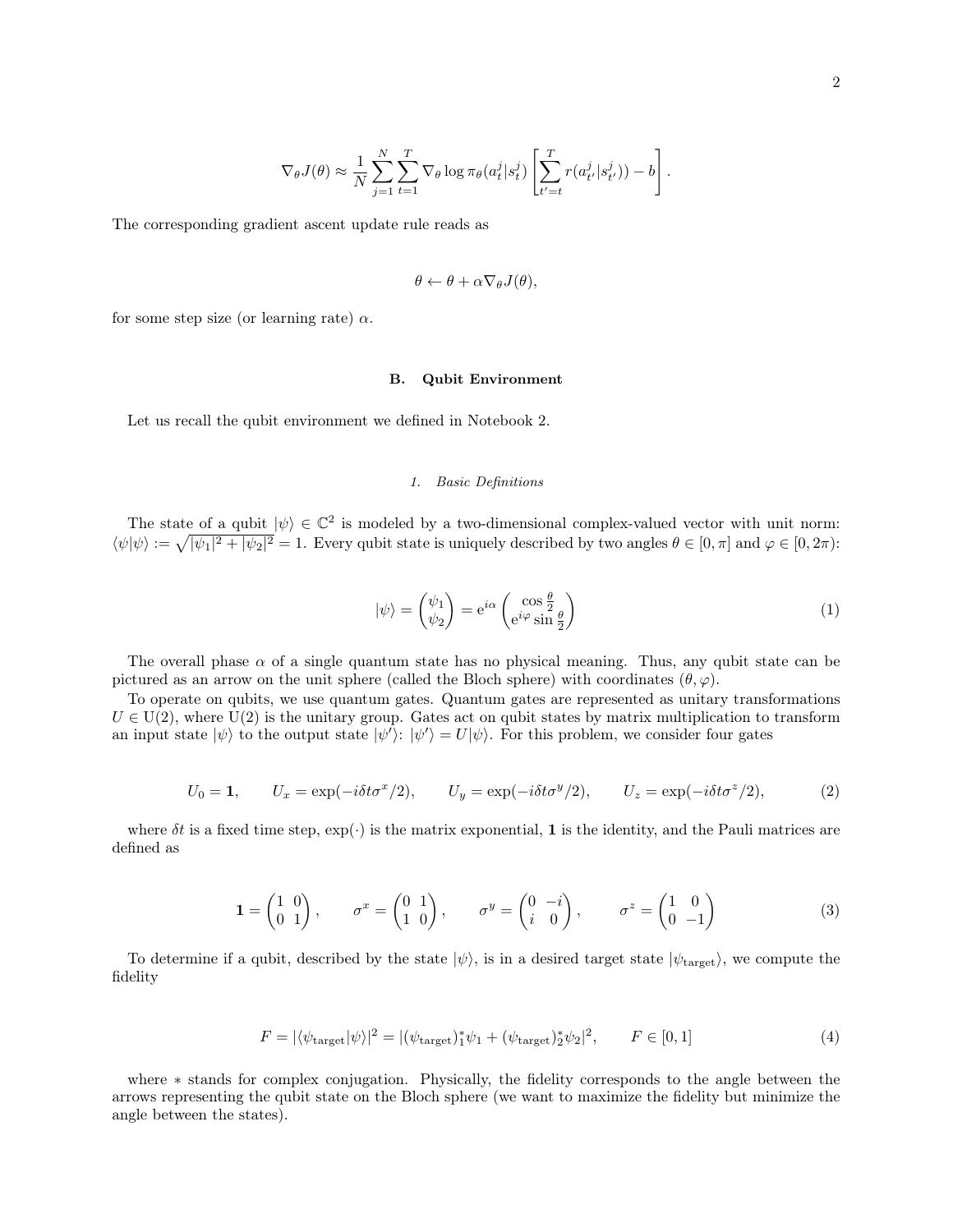#### 2. Constructing the Qubit Environment

Now, let us define an episodic RL environment, which contains the laws of physics that govern the dynamics of the qubit (i.e. the application of the gate operations to the qubit state). Our RL agent will later interact with this environment to learn how to control the qubit to bring it from an initial state to a prescribed target state.

We define the RL states  $s = (\theta, \varphi)$  as an array containing the Bloch sphere angles of the quantum state. Each step within an episode, the agent can choose to apply one out of the actions, corresponding to the four gates  $(1, U_x, U_y, U_z)$ . We use the instantaneous fidelity w.r.t. the target state as a reward:  $r_t = F = |\langle \psi_* | \psi(t) \rangle|^2$ :

state space:  $S = \{(\theta, \varphi) | \theta \in [0, \pi], \varphi \in [0, 2\pi)\}.$  Unlike in Notebook 2, there are no terminal states here. Instead, we consider a fixed number of time steps, after which the episode terminates deterministically. The target state (i.e. the qubit state we want to prepare) is  $|\psi_{\text{target}}\rangle = (1,0)^t$ : it has the Bloch sphere coordinates  $s_{\text{target}} = (0, 0).$ 

action space:  $A = \{1, U_x, U_y, U_z\}$ . Actions act on RL states as follows: 1. if the current state is  $s = (\theta, \varphi)$ , we first create the quantums state  $|\psi(s)\rangle$ ; 2. we apply the gate  $U_a$  corresponding to action a to the quantum state, and obtain the new quantum state  $|\psi(s')\rangle = U_a |\psi(s)\rangle$ . 3. last, we compute the Bloch sphere coordinates which define the next state  $s' = (\theta', \varphi')$ , using the Bloch sphere parametrization for qubits given above. Note that all actions are allowed from every state.

reward space:  $\mathcal{R} = [0, 1]$ . We use the fidelity between the next state s' and the terminal state s<sub>target</sub> as a reward at every episode step:

$$
r(s, s', a) = F = |\langle \psi_{\text{target}} | U_a | \psi(s) \rangle|^2 = |\langle \psi_{\text{target}} | \psi(s') \rangle|^2
$$

for all states  $s, s' \in \mathcal{S}$  and actions  $a \in \mathcal{A}$ .

```
In [19]: import numpy as np
         import import_ipynb
         from Notebook_2_RL_environments import QubitEnv2 # import environment,\Box\rightarrownotebooks must be
         in same directory
In [2]: # set seed of rng (for reproducibility of the results)
        n_time\_steps = 60seed=0
        np.random.seed(seed)
```

```
# create environment class
env=QubitEnv2(n_time_steps, seed=seed)
```
## C. Policy Gradient Implementation

The implementation of PG follows similar steps as the MNIST problem from Notebook 7:

- 1. Define the a SoftMax model for the discrete policy  $\pi_{\theta}$ .
- 2. Define the pseudo loss function to easily compute  $\nabla_{\theta}J(\theta)$ .
- 3. Define generalized gradient descent optimizer.
- 4. Define the PG training loop and train the policy.

### 1. Define the a SoftMax model for the discrete policy  $\pi_{\theta}$

Use JAX to construct a feed-forward fully-connected deep neural network with neuron acrchitecture  $(M_s, 512, 256, |\mathcal{A}|)$ , where there are 512 (256) neurons in the first (second) hidden layer, respectively, and  $M_s$  and  $|\mathcal{A}|$  define the input and output sizes.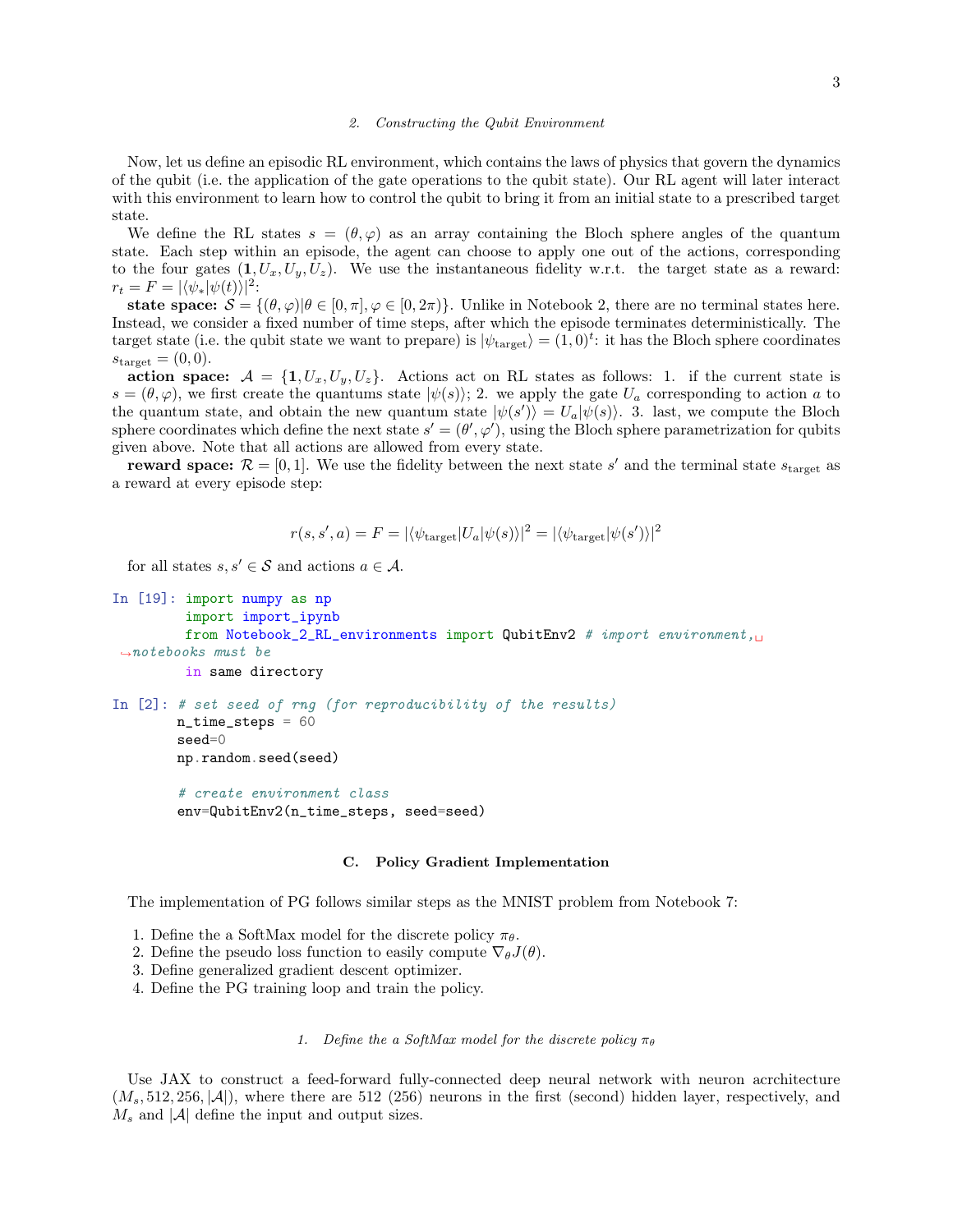The input data into the neural network should have the shape input\_shape  $= (-1, n_$ time\_steps, M\_s), where M\_s is the number of features/components in the RL state  $s = (\theta, \varphi)$ . The output data should have the shape output\_shape =  $(-1, n_time_steps, abs_A)$ , where  $abs_A = |\mathcal{A}|$ . In this way, we can use the neural network to process simultaneously all time steps and MC samples, generated in a single training iteration.

Check explicitly the output shape and test that the network runs on some fake data (e.g. a small batch of vectors of ones with the appropriate shape).

```
In [3]: import jax.numpy as jnp # jax's numpy version with GPU support
        from jax import random # used to define a RNG key to control the random input i n_{\perp}\hookrightarrow JAXfrom jax.experimental import stax # neural network library
        from jax.experimental.stax import Dense, Relu, LogSoftmax # neural network layers
        # set key for the RNG (see JAX docs)
        rng = random.PRMGKey(seed)# define functions which initialize the parameters and evaluate the model
        initialize_params, predict = stax.serial(
                                                       ### fully connected DNN
                                                       Dense(512), # 512 hidden neurons
                                                       Relu,
                                                       Dense(256), # 256 hidden neurons
                                                       Relu,
                                                       Dense(env.n_actions), # 4 output\Box\rightarrowneurons
                                                       LogSoftmax # NB: computes the log-
        probability
                                                   \lambda# initialize the model parameters
        input\_shape = (-1, env.n\_time\_steps, 2) # -1: number of MC points, number of time<sub>u</sub>
 \rightarrowsteps,
        size of state vector
        output_shape, inital_params = initialize_params(rng, input_shape) # fcc\ layer_{\sqcup}-28x28pixes in each image
        print('\noutput shape of the policy network is {}.\n'.format(output_shape))
        # test network
        states=np.ones((3,env.n_time_steps,2), dtype=np.float32)
        predictions = predict(inital_params, states)
        # check the output shape
        print(predictions.shape)
WARNING:absl:No GPU/TPU found, falling back to CPU. (Set TF_CPP_MIN_LOG_LEVEL=0 and
rerun for more info.)
```
output shape of the policy network is (-1, 60, 4).

(3, 60, 4)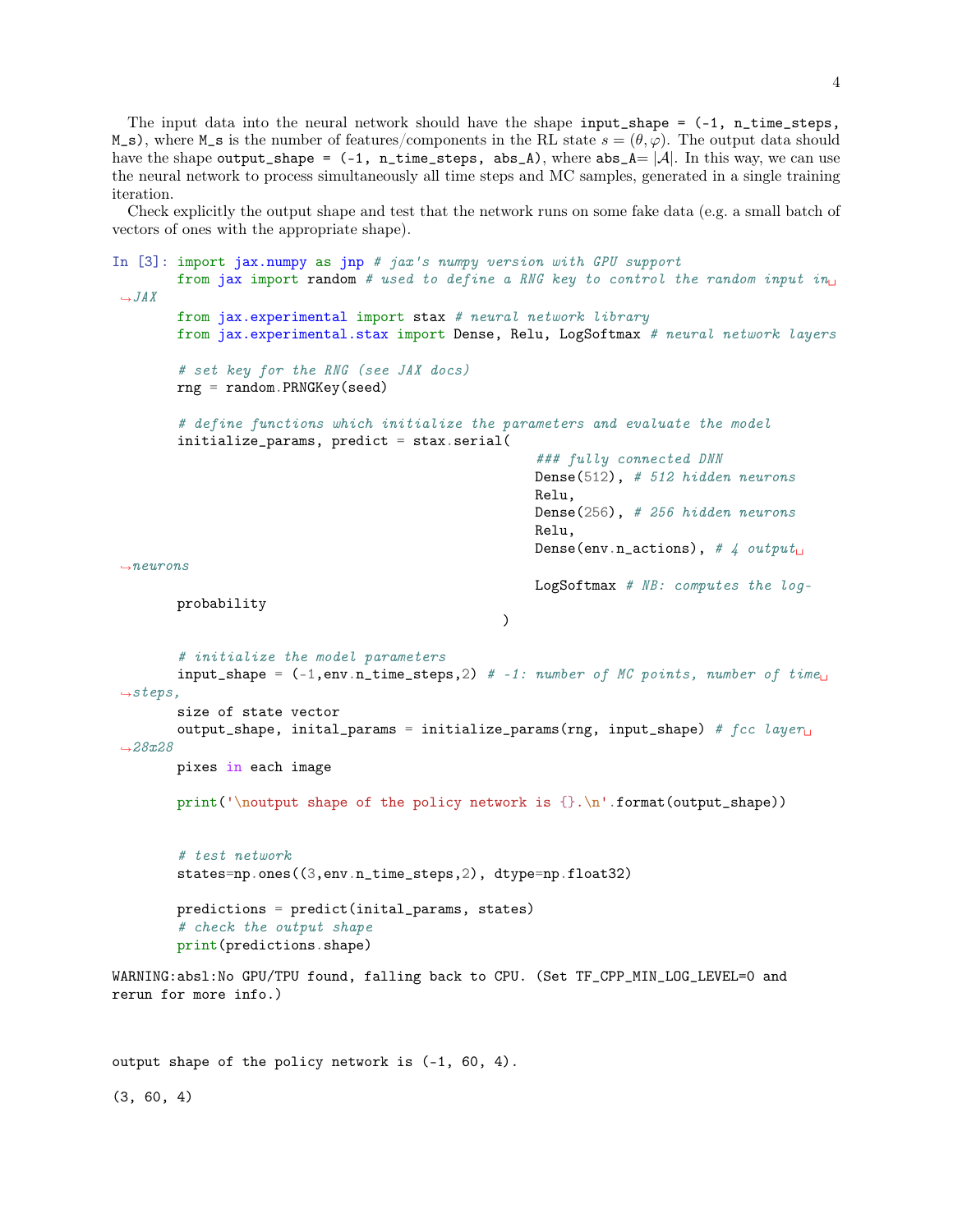#### 2. Define the pseudo loss function to easily compute  $\nabla_{\theta}J(\theta)$

In class we can defined a scalar pseudoloss function, whose gradients give  $\nabla_{\theta}J(\theta)$ . Note that this pseudoloss does **NOT** correspond to the RL objective  $J(\theta)$ : the difference stems from the fact that the two operations of taking the derivative and performing the MC approximation are not interchangeable (do you see why?).

$$
J_{\text{pseudo}}(\theta) = \frac{1}{N} \sum_{j=1}^{N} \sum_{t=1}^{T} \log \pi_{\theta}(a_t^j | s_t^j) \left[ \sum_{t'=t}^{T} r(a_{t'}^j | s_{t'}^j)) - b_t \right], \qquad b_t = \frac{1}{N} \sum_{j=1}^{N} G_t(\tau_j).
$$

The baseline is a sample average of the reward-to-go (return) from time step t onwards:  $G_t(\tau_j)$  =  $\sum_{t'=t}^{N} r(s_{t'}^j, s_{t'}^j)$ .

Because we will be doing gradient ascent, do NOT forget to add an extra minus sign to the output ot the pseudoloss (or else your agent will end up minimizing the return).

Below, we also add an L2 regularizer to the pseudoloss function to prevent overfitting.

## In [4]: ### define loss and accuracy functions

```
from jax import grad
        from jax.tree_util import tree_flatten # jax params are stored as nested tuples;\Box\rightarrow11.5\rho
```
this to manipulate tuples

```
def l2_regularizer(params, lmbda):
```

```
Define l2 regularizer: \frac{\delta}{\alpha} \ \mathrm{sum}_j / \frac{\delta}{2} \ for every parameter
```

```
\rightarrowin the
```
model \$\theta\_j\$

 $"''"$ 

"""

```
return lmbda*jnp.sum(jnp.array([jnp.sum(jnp.abs(theta)**2) for theta in
tree_flatten(params)[0] ]))
```

```
def pseudo_loss(params, trajectory_batch):
           """
           Define the pseudo loss function for policy gradient.
           params: object(jax pytree):
               parameters of the deep policy network.
           trajectory_batch: tuple (states, actions, returns) containing the RL states,\Box\rightarrowactions
       and returns (not the rewards!):
               states: np.array of size (N_MC, env.n_time_steps,2)
               actions: np.array of size (N_MC, env.n_time_steps)
               returns: np.array of size (N_MC, env.n_time_steps)
           Returns:
               -J_{-}{pseudo}(\theta)
           "''"# extract data from the batch
           states, actions, returns = trajectory_batch
           # compute policy predictions
           preds = predict(params, states)
```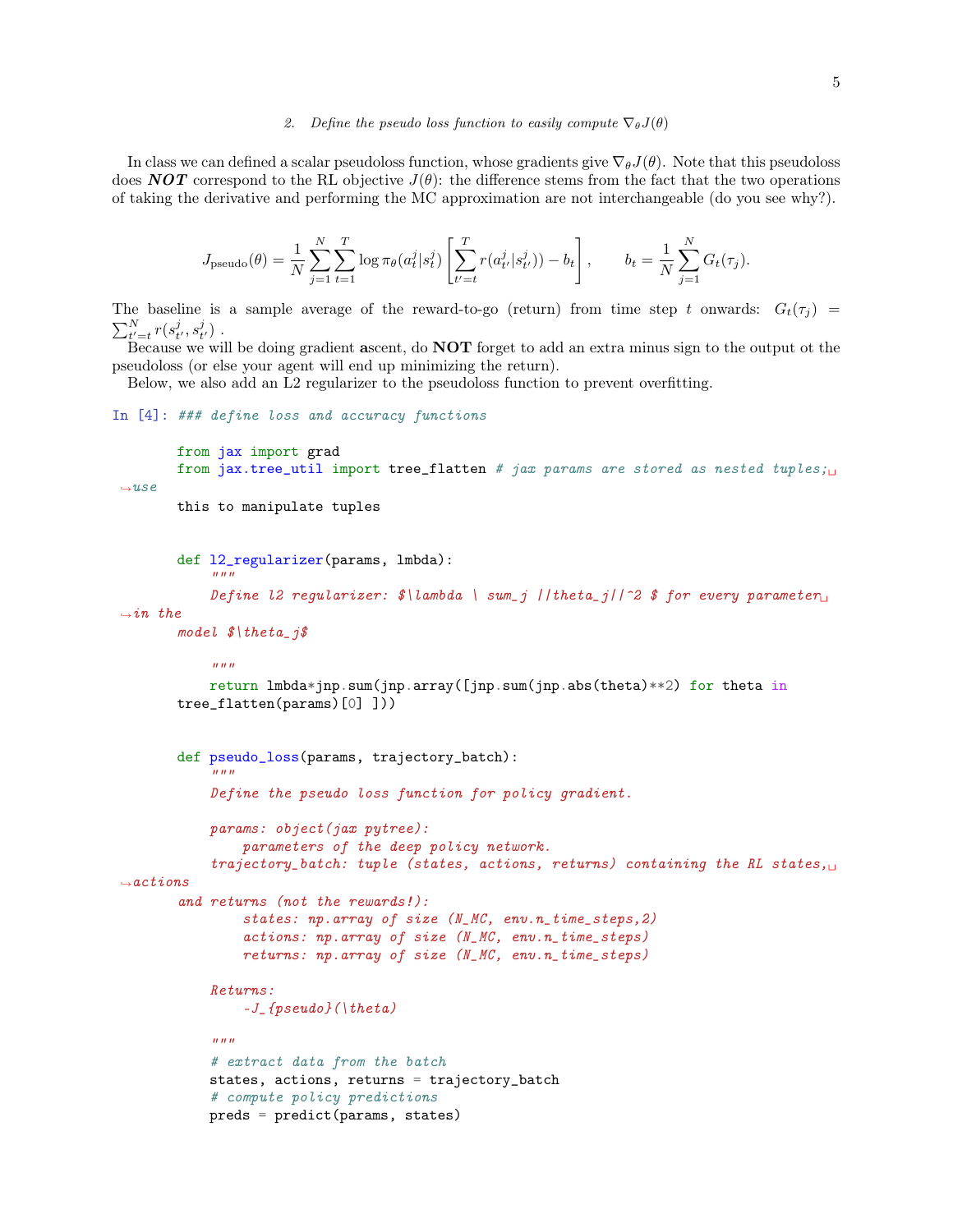```
# combute the baseline
   baseline = jnp.mean(rewards, axis=0)
    # select those values of the policy along the action trajectory
   preds_select = jnp.take_along_axis(preds, jnp.expand_dims(actions, axis=2),
axis=2).squeeze()
    # return negative pseudo loss function (want to maximize reward with gradient
DEscent)
    return -jnp.mean(jnp.sum(preds_select * (returns - baseline) )) +
l2_regularizer(params, 0.001)
```
### 3. Define generalized gradient descent optimizer

Define the optimizer and the update function which computes the gradient o the pseudo-loss function and performs the update.

We use the Adam optimizer here with step\_size = 0.001 and the rest of the parameters have default values.

```
In [5]: ### define generalized gradient descent optimizer and a function to update model
        parameters
        from jax.experimental import optimizers # gradient descent optimizers
        from jax import jit
        step_size = 0.001 # step size or learning rate
        # compute optimizer functions
        opt_init, opt_update, get_params = optimizers.adam(step_size)
        # define function which updates the parameters using the change computed by the
        optimizer
        Qjit # Just In Time compilation speeds up the code; requires to use jnp_{\text{U}}\rightarroweverywhere;
        remove when debugging
        def update(i, opt_state, batch):
            "''"''"i: int,
                counter to count how many update steps we have performed
            opt_state: object,
                the state of the optimizer
            batch: np.array
                batch containing the data used to update the model
            Returns:
            opt_state: object,
                the new state of the optimizer
            "''"# get current parameters of the model
            current_params = get_params(opt_state)
            # compute gradients
            grad_params = grad(pseudo_loss)(current_params, batch)
            # use the optimizer to perform the update using opt_update
            return opt_update(i, grad_params, opt_state)
```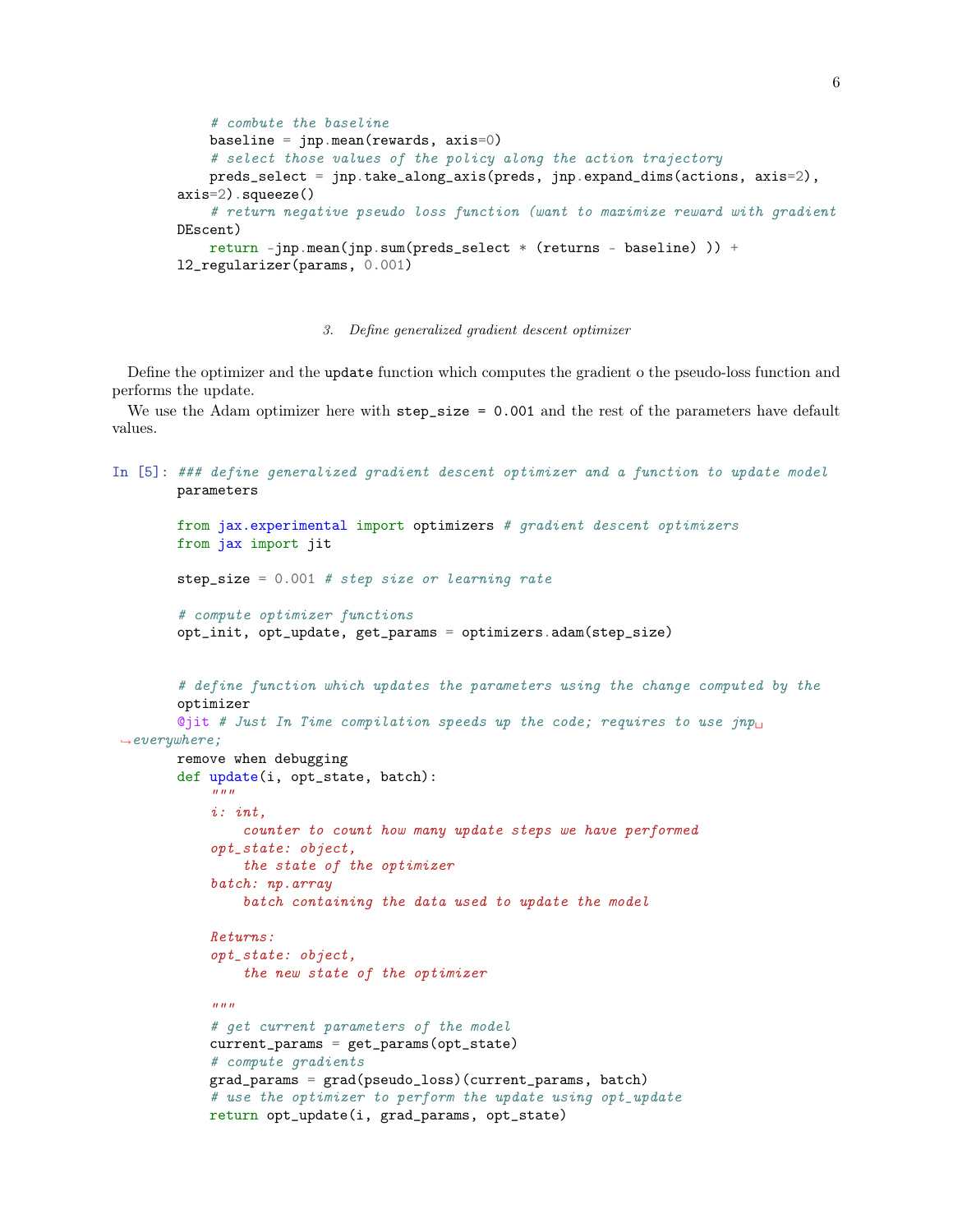### 4. Define the PG training loop and train the policy

Finally, we implement the REINFORCE algorithm for policy gradient. Follow the steps below

- 1. Preallocate variables
	- Define the number of episodes N\_episodes, and the batch size N\_MC.
	- Preallocate arrays for the current state, and the states, actions, returns triple which defines the trajectory batch.
	- Preallocate arrays to compute the mean\_final\_reward, std\_final\_reward, min\_final\_reward, and , max\_final\_reward.
- 2. Initialize the optimizer using the opt\_init function.
- 3. Loop over the episodes; for every episode:
	- 3.1 get the current Network parameters
	- 3.2 loop to collect MC samples

3.2.1 reset the `env` and roll out the policy until the episode is over; collect the trajectory data 3.2.2 compute the returns (rewards to go)

- 3.3 compile the PG data into a trajctory batch
- 3.4 use the update function to update the network parameters
- 3.5 print instantaneous performance

# In [13]: ### Train model

```
import time
```

```
# define number of training episodes
N episodes = 201
N_MC = 64 #128
```
# preallocate data using arrays initialized with zeros

```
state=np.zeros((2,), dtype=np.float32)
```

```
states = np.zeros((N_MC, env.n_time_steps,2), dtype=np.float32)
actions = np.zeros((N_MC, env.n_time_steps), dtype=np.int)
returns = np.zeros((N_MC, env.n_time_steps), dtype=np.float32)
```

```
# mean reward at the end of the episode
mean_final_reward = np.zeros(N_episodes, dtype=np.float32)
# standard deviation of the reward at the end of the episode
std_final_reward = np.zeros_like(mean_final_reward)
# batch minimum at the end of the episode
min_final_reward = np.zeros_like(mean_final_reward)
# batch maximum at the end of the episode
max_final_reward = np.zeros_like(mean_final_reward)
```
print("\nStarting training...\n")

# set the initial model parameters in the optimizer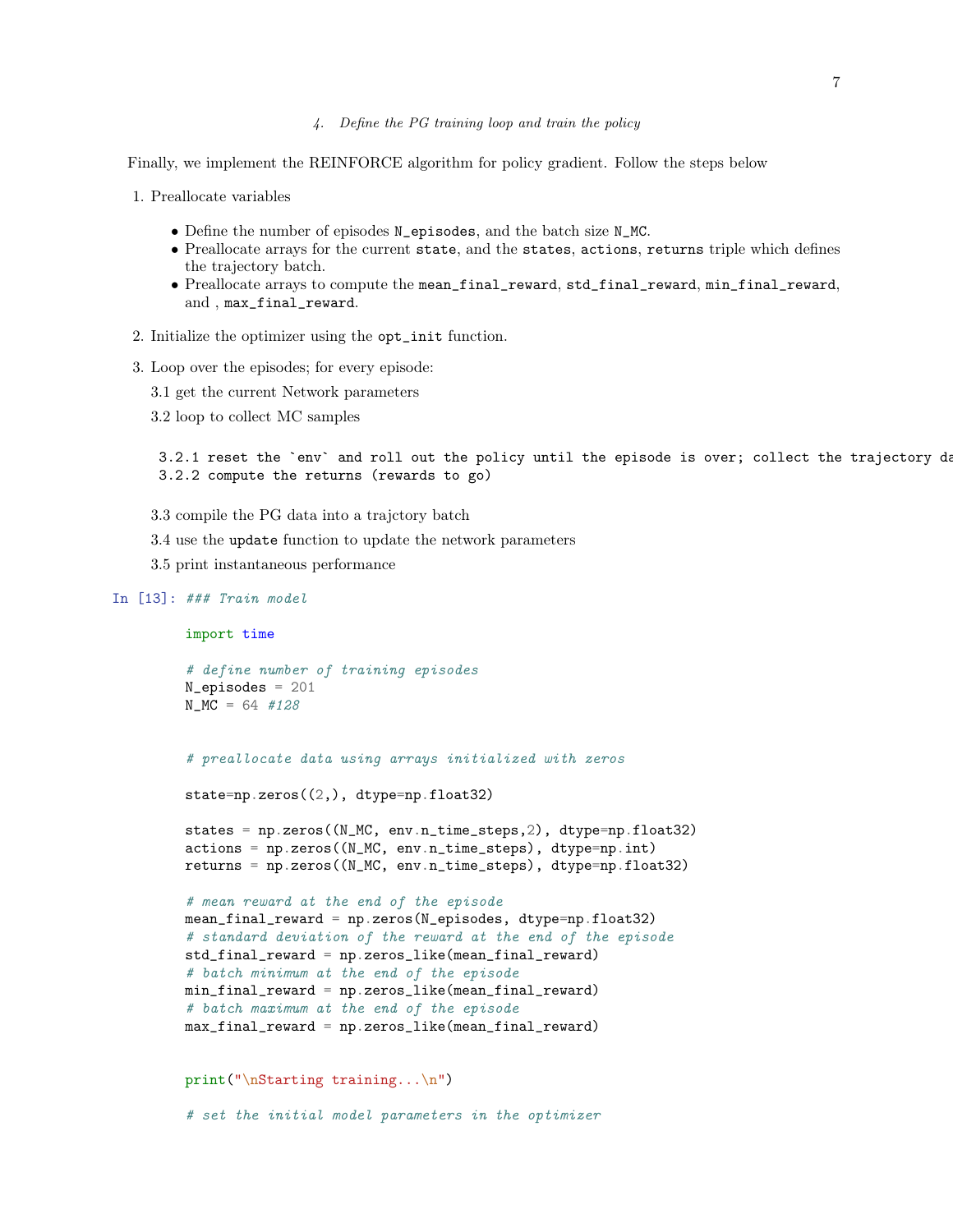```
opt_state = opt_init(inital_params)
        # loop over the number of training episodes
        for episode in range(N_episodes):
            ### record time
            start_time = time.time()# get current policy network params
            current_params = get_params(opt_state)
            # MC sample
            for j in range(N_MC):
                # reset environment to a random initial state
                #env.reset(random=False) # fixed initial state
                env.reset(random=True) # Haar-random initial state (i.e. uniformly_{\text{U}}\rightarrowsampled on
        the sphere)
                # zero rewards array (auxiliary array to store the rewards, and help<sub>u</sub>
\rightarrowcompute the
        returns)
                rewards = np.zeros((env.n_time_steps, ), dtype=np.float32)
                # loop over steps in an episode
                for time_step in range(env.n_time_steps):
                    # select state
                    state[:] = env.state[:]
                    states[j,time_step,:] = state
                    # select an action according to current policy
                    pi_s = np.exp( predict(current_params, state) )
                    action = np.random choice(env.actions, p = pi_s)actions[j,time_step] = action
                    # take an environment step
                    state[:], reward, = env. step(action)
                    # store reward
                    rewards[time_step] = reward
                # compute reward-to-go
                returns[j,:] = jnp.cumsum(rewards[:,:-1])[::-1]# define batch of data
            trajectory_batch = (states, actions, returns)
            # update model
            opt_state = update(episode, opt_state, trajectory_batch)
            ### record time needed for a single epoch
```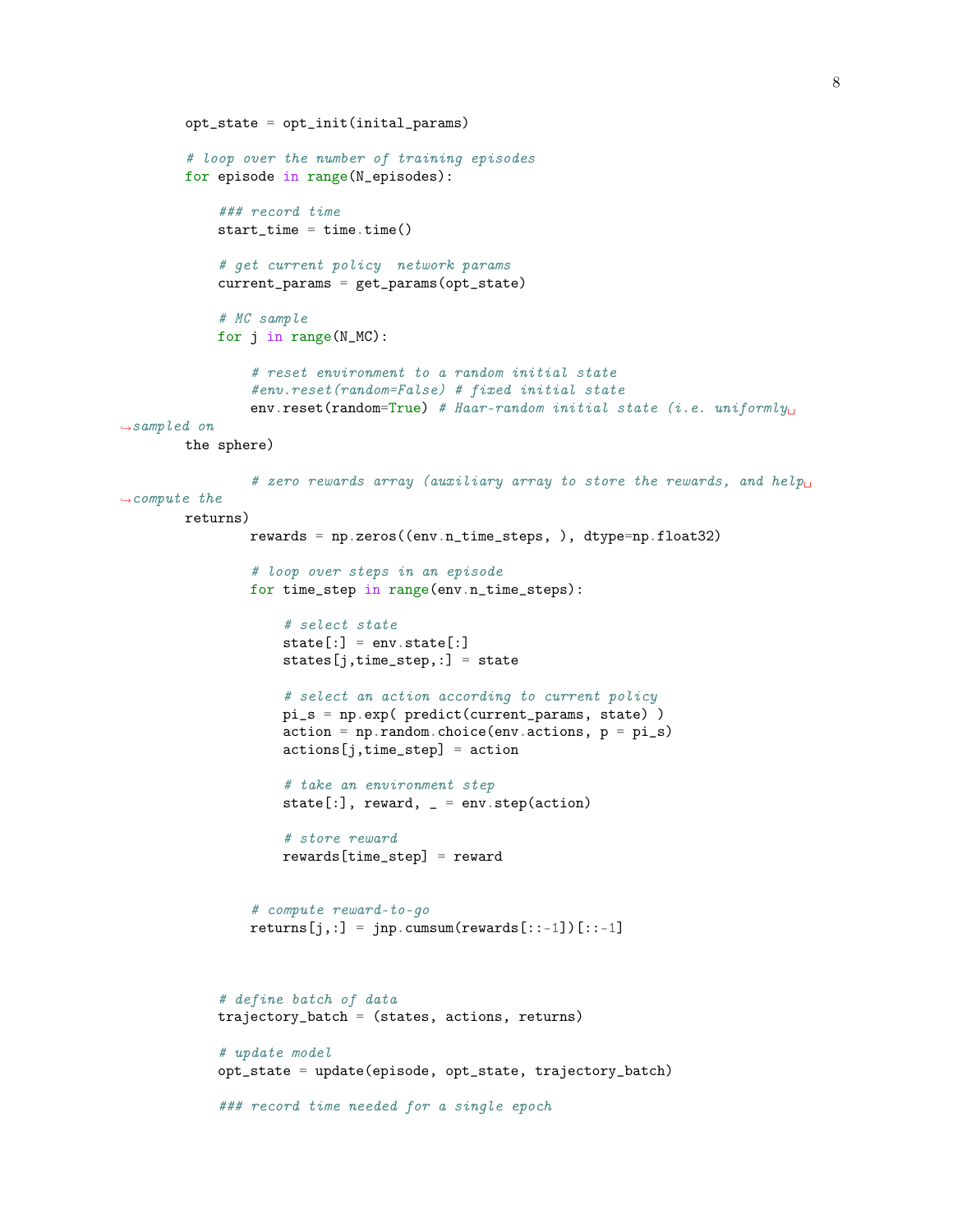```
episode_time = time.time() - start_time# check performance
             mean_final_reward[episode]=jnp.mean(returns[:,-1])
             std_final_reward[episode] =jnp.std(returns[:,-1])
             min_final_reward[episode], max_final_reward[episode] = np.min(returns[:
 \leftrightarrow,-1]),
         np.max(returns[:,-1])
             # print results every 10 epochs
             #if episode % 5 == 0:
             print("episode {} in {:0.2f} sec".format(episode, episode_time))
             print("mean reward: {:0.4f}".format(mean_final_reward[episode]) )
             print("return standard deviation: {:0.4f}".
 ,→format(std_final_reward[episode]) )
             print("min return: {:0.4f}; max return: {:0.4f}\n".
 ,→format(min_final_reward[episode],
         max_final_reward[episode]) )
Starting training...
episode 0 in 8.90 sec
mean reward: 0.4562
return standard deviation: 0.2593
min return: 0.0051; max return: 0.9465
episode 1 in 9.14 sec
mean reward: 0.4051
return standard deviation: 0.2847
min return: 0.0071; max return: 0.9868
episode 2 in 8.67 sec
mean reward: 0.4554
return standard deviation: 0.2654
min return: 0.0070; max return: 0.9843
episode 3 in 8.77 sec
mean reward: 0.5347
return standard deviation: 0.2965
min return: 0.0125; max return: 0.9942
episode 4 in 9.10 sec
mean reward: 0.4993
return standard deviation: 0.2915
min return: 0.0036; max return: 0.9948
episode 5 in 9.29 sec
mean reward: 0.5093
return standard deviation: 0.2557
min return: 0.0265; max return: 0.9842
episode 6 in 8.86 sec
mean reward: 0.5573
return standard deviation: 0.2985
```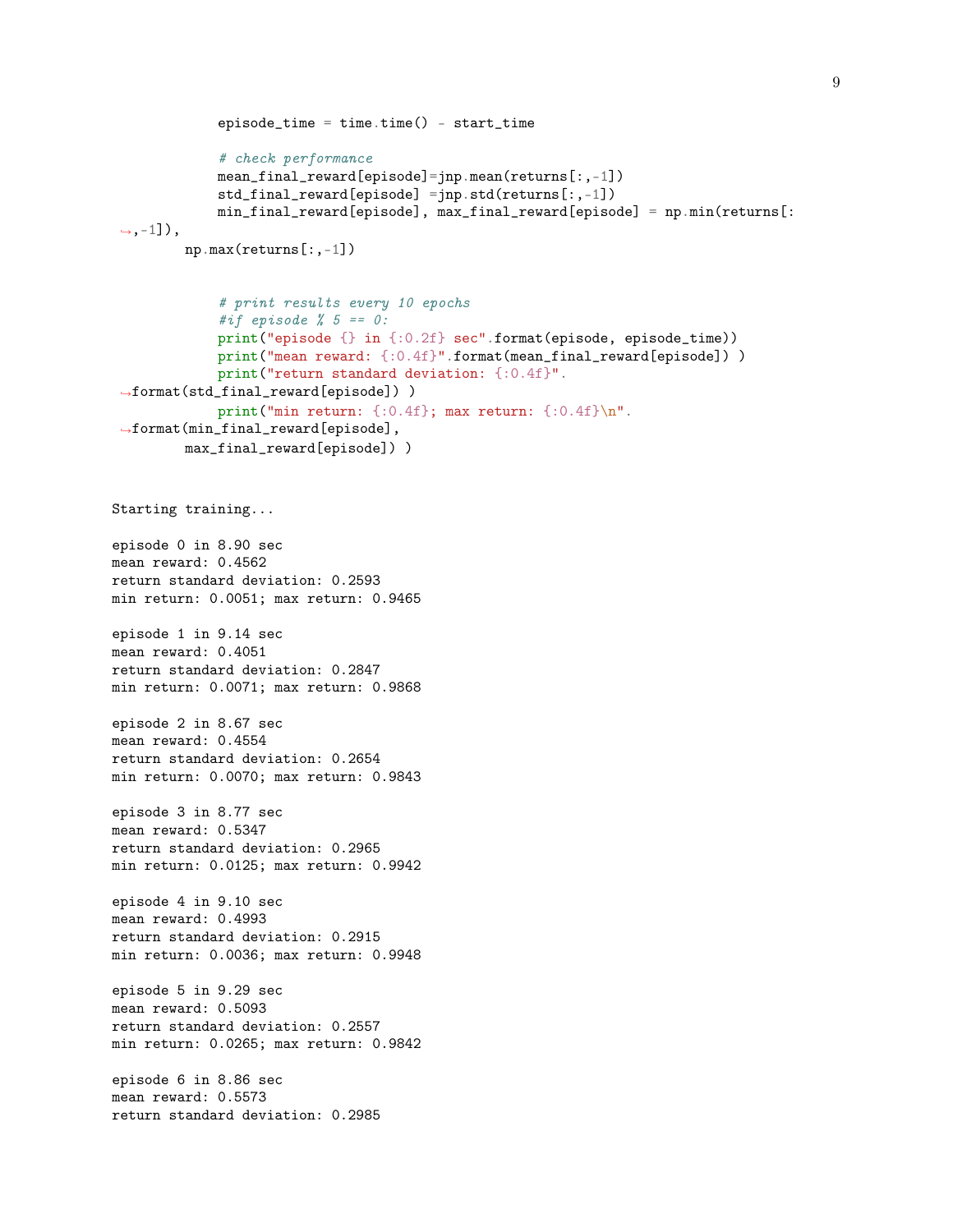min return: 0.0192; max return: 0.9903 episode 7 in 9.31 sec mean reward: 0.4865 return standard deviation: 0.2842 min return: 0.0125; max return: 0.9935 episode 8 in 9.03 sec mean reward: 0.5378 return standard deviation: 0.2851 min return: 0.0060; max return: 0.9813 episode 9 in 9.46 sec mean reward: 0.5306 return standard deviation: 0.3091 min return: 0.0541; max return: 0.9978 episode 10 in 9.03 sec mean reward: 0.5294 return standard deviation: 0.2730 min return: 0.0009; max return: 0.9724 episode 11 in 9.41 sec mean reward: 0.5583 return standard deviation: 0.2846 min return: 0.0234; max return: 0.9857 episode 12 in 8.96 sec mean reward: 0.6407 return standard deviation: 0.2760 min return: 0.0545; max return: 0.9864 episode 13 in 9.20 sec mean reward: 0.6151 return standard deviation: 0.2683 min return: 0.0156; max return: 0.9967 episode 14 in 9.36 sec mean reward: 0.5790 return standard deviation: 0.2913 min return: 0.0216; max return: 0.9975 episode 15 in 8.87 sec mean reward: 0.5868 return standard deviation: 0.2821 min return: 0.0052; max return: 0.9910 episode 16 in 8.99 sec mean reward: 0.7151 return standard deviation: 0.2415 min return: 0.1630; max return: 0.9982 episode 17 in 9.41 sec mean reward: 0.6150 return standard deviation: 0.2886 min return: 0.0168; max return: 0.9989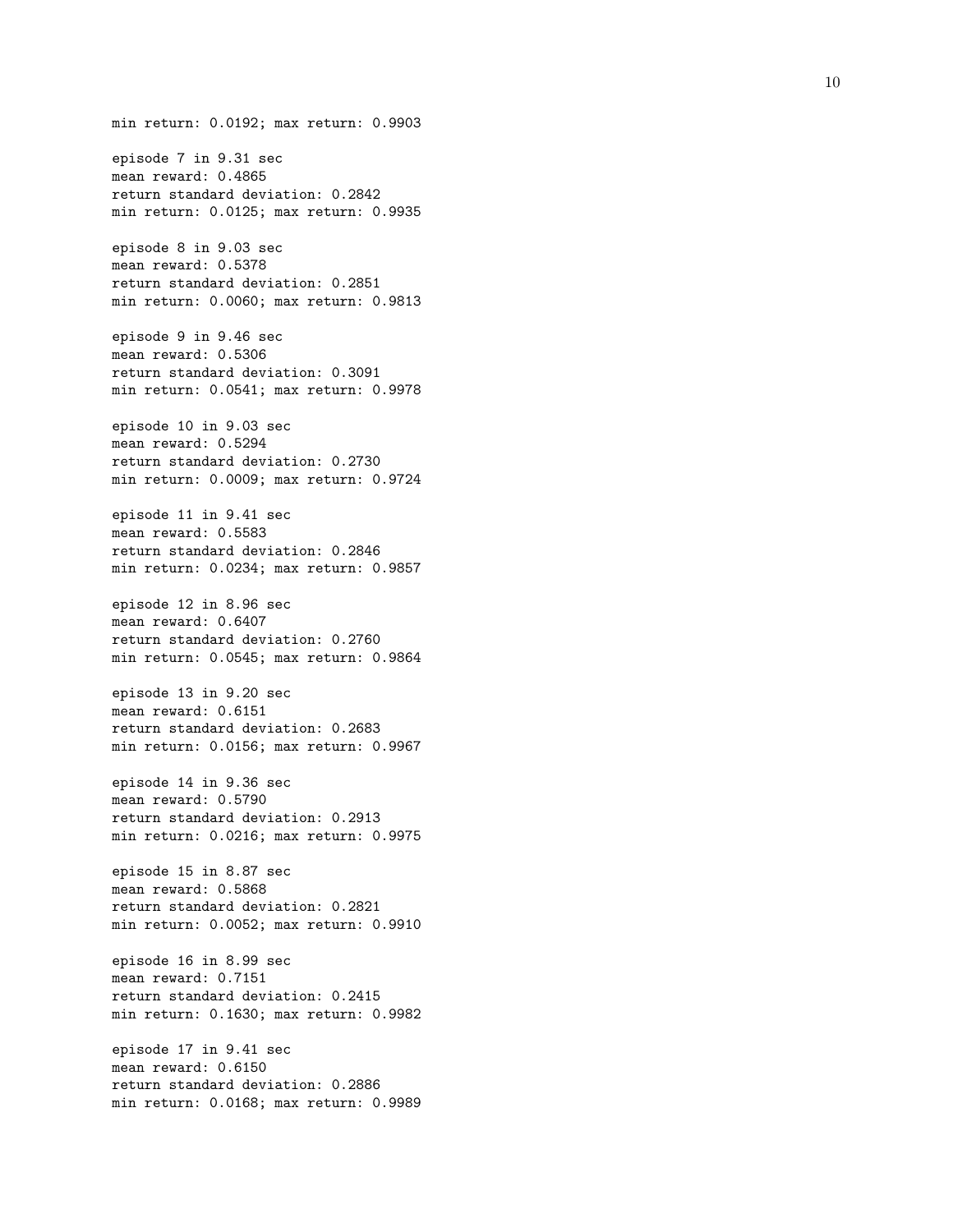episode 18 in 9.68 sec mean reward: 0.6341 return standard deviation: 0.2463 min return: 0.0259; max return: 0.9963 episode 19 in 9.30 sec mean reward: 0.6562 return standard deviation: 0.2485 min return: 0.0988; max return: 0.9996 episode 20 in 9.23 sec mean reward: 0.6304 return standard deviation: 0.2602 min return: 0.0964; max return: 0.9991 episode 21 in 9.55 sec mean reward: 0.7116 return standard deviation: 0.2353 min return: 0.0394; max return: 0.9997 episode 22 in 9.52 sec mean reward: 0.6820 return standard deviation: 0.2720 min return: 0.0979; max return: 0.9998 episode 23 in 9.68 sec mean reward: 0.6908 return standard deviation: 0.2357 min return: 0.1425; max return: 0.9970 episode 24 in 11.33 sec mean reward: 0.7206 return standard deviation: 0.2125 min return: 0.0277; max return: 0.9913 episode 25 in 9.63 sec mean reward: 0.7112 return standard deviation: 0.2254 min return: 0.0384; max return: 0.9940 episode 26 in 9.24 sec mean reward: 0.7421 return standard deviation: 0.2210 min return: 0.0871; max return: 0.9838 episode 27 in 9.04 sec mean reward: 0.7187 return standard deviation: 0.2057 min return: 0.2195; max return: 0.9878 episode 28 in 9.19 sec mean reward: 0.7141 return standard deviation: 0.2373 min return: 0.2032; max return: 0.9948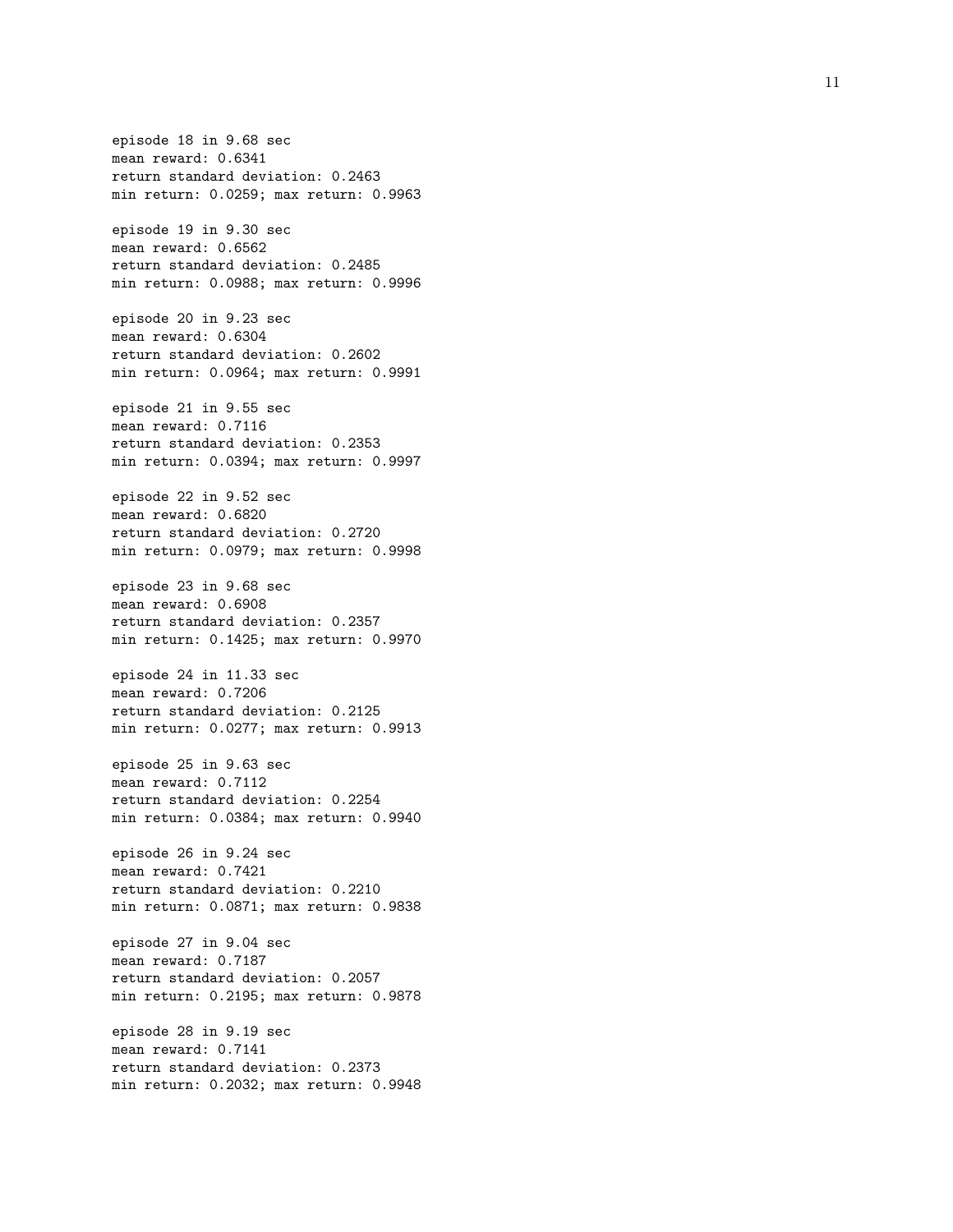episode 29 in 8.96 sec mean reward: 0.7788 return standard deviation: 0.1877 min return: 0.2063; max return: 0.9973 episode 30 in 9.16 sec mean reward: 0.7236 return standard deviation: 0.2281 min return: 0.0355; max return: 0.9875 episode 31 in 9.15 sec mean reward: 0.7176 return standard deviation: 0.1989 min return: 0.2246; max return: 0.9769 episode 32 in 8.86 sec mean reward: 0.7703 return standard deviation: 0.1802 min return: 0.3438; max return: 0.9994 episode 33 in 9.12 sec mean reward: 0.7312 return standard deviation: 0.2225 min return: 0.1938; max return: 0.9923 episode 34 in 8.97 sec mean reward: 0.7701 return standard deviation: 0.1705 min return: 0.3199; max return: 0.9985 episode 35 in 9.50 sec mean reward: 0.7752 return standard deviation: 0.1667 min return: 0.3696; max return: 0.9938 episode 36 in 9.07 sec mean reward: 0.7569 return standard deviation: 0.1618 min return: 0.2729; max return: 0.9893 episode 37 in 9.03 sec mean reward: 0.7762 return standard deviation: 0.1813 min return: 0.2023; max return: 0.9927 episode 38 in 9.56 sec mean reward: 0.7589 return standard deviation: 0.1825 min return: 0.1899; max return: 0.9992 episode 39 in 8.75 sec mean reward: 0.8207 return standard deviation: 0.1517 min return: 0.1449; max return: 0.9992 episode 40 in 8.80 sec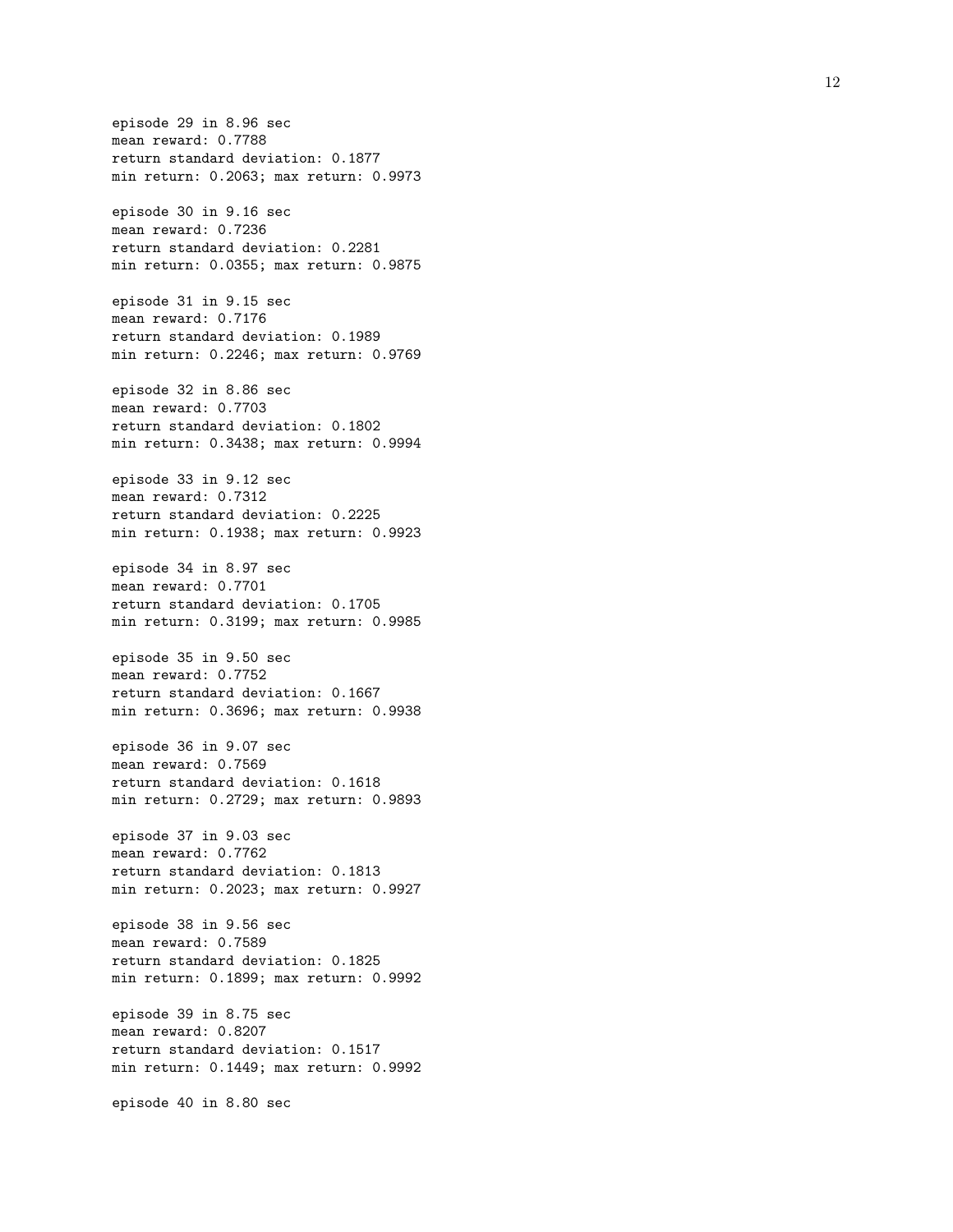mean reward: 0.7550 return standard deviation: 0.1653 min return: 0.2631; max return: 0.9950 episode 41 in 8.78 sec mean reward: 0.7910 return standard deviation: 0.1739 min return: 0.1389; max return: 0.9999 episode 42 in 8.79 sec mean reward: 0.7976 return standard deviation: 0.1599 min return: 0.2042; max return: 0.9865 episode 43 in 8.83 sec mean reward: 0.8185 return standard deviation: 0.1551 min return: 0.2409; max return: 0.9972 episode 44 in 8.75 sec mean reward: 0.7915 return standard deviation: 0.2075 min return: 0.1613; max return: 0.9962 episode 45 in 8.79 sec mean reward: 0.7909 return standard deviation: 0.2015 min return: 0.1553; max return: 0.9999 episode 46 in 9.26 sec mean reward: 0.8140 return standard deviation: 0.1590 min return: 0.2167; max return: 0.9990 episode 47 in 9.72 sec mean reward: 0.8372 return standard deviation: 0.1374 min return: 0.2924; max return: 0.9997 episode 48 in 9.65 sec mean reward: 0.8210 return standard deviation: 0.1420 min return: 0.2590; max return: 0.9910 episode 49 in 9.23 sec mean reward: 0.8402 return standard deviation: 0.1232 min return: 0.5231; max return: 0.9986 episode 50 in 9.14 sec mean reward: 0.8365 return standard deviation: 0.1377 min return: 0.4923; max return: 0.9972 episode 51 in 8.36 sec mean reward: 0.8628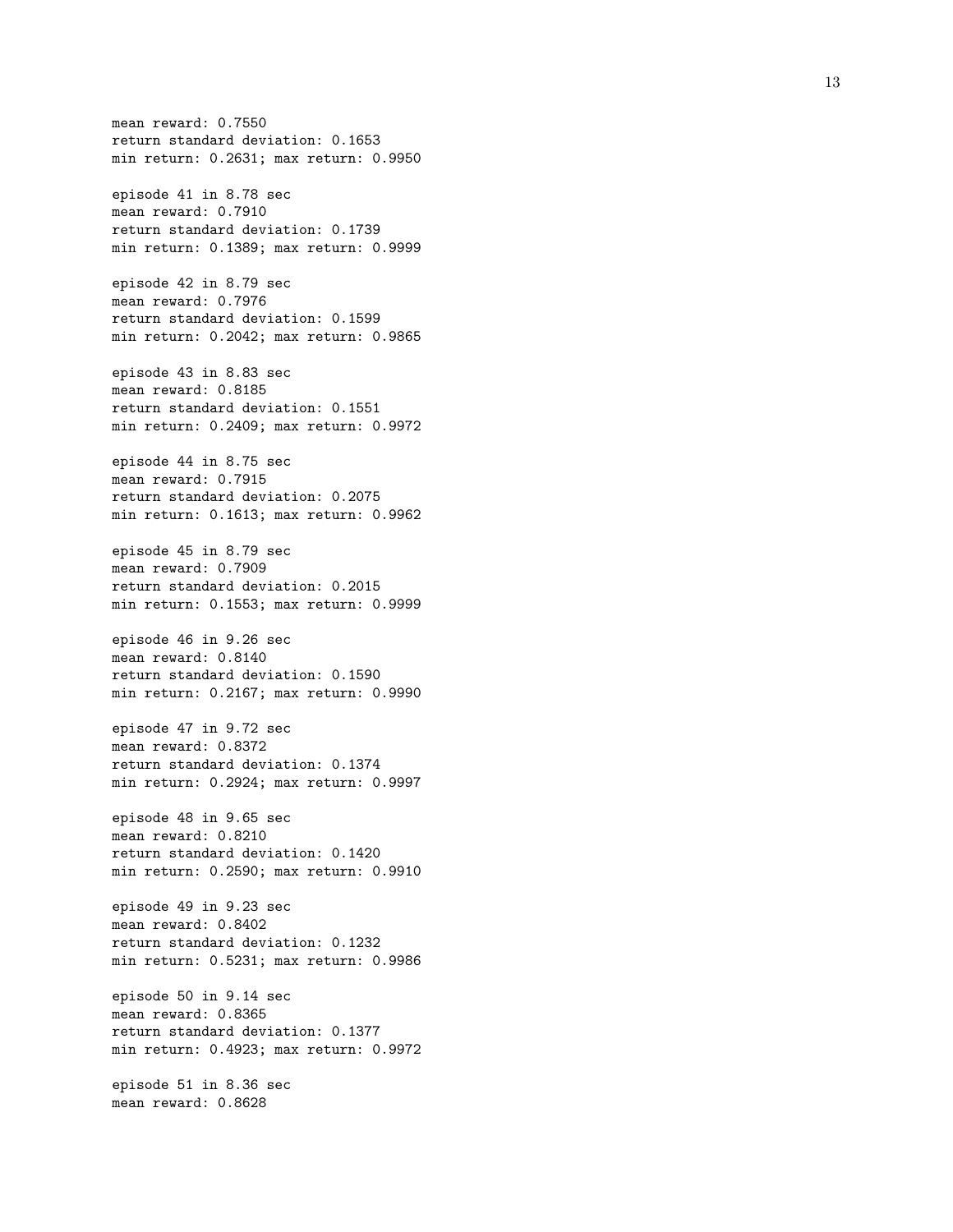return standard deviation: 0.1150 min return: 0.5252; max return: 0.9988 episode 52 in 8.26 sec mean reward: 0.8809 return standard deviation: 0.0942 min return: 0.5694; max return: 0.9916 episode 53 in 8.20 sec mean reward: 0.8907 return standard deviation: 0.0919 min return: 0.5806; max return: 0.9984 episode 54 in 8.24 sec mean reward: 0.8687 return standard deviation: 0.1057 min return: 0.5968; max return: 0.9998 episode 55 in 8.21 sec mean reward: 0.8456 return standard deviation: 0.1166 min return: 0.5156; max return: 0.9999 episode 56 in 8.20 sec mean reward: 0.8457 return standard deviation: 0.1084 min return: 0.5797; max return: 0.9954 episode 57 in 8.18 sec mean reward: 0.8819 return standard deviation: 0.0976 min return: 0.5934; max return: 0.9997 episode 58 in 8.20 sec mean reward: 0.8878 return standard deviation: 0.0924 min return: 0.6578; max return: 0.9996 episode 59 in 8.20 sec mean reward: 0.8851 return standard deviation: 0.1024 min return: 0.6078; max return: 0.9981 episode 60 in 8.32 sec mean reward: 0.8834 return standard deviation: 0.1038 min return: 0.4849; max return: 0.9997 episode 61 in 8.21 sec mean reward: 0.8864 return standard deviation: 0.0946 min return: 0.5364; max return: 0.9995 episode 62 in 8.19 sec

mean reward: 0.8756 return standard deviation: 0.0889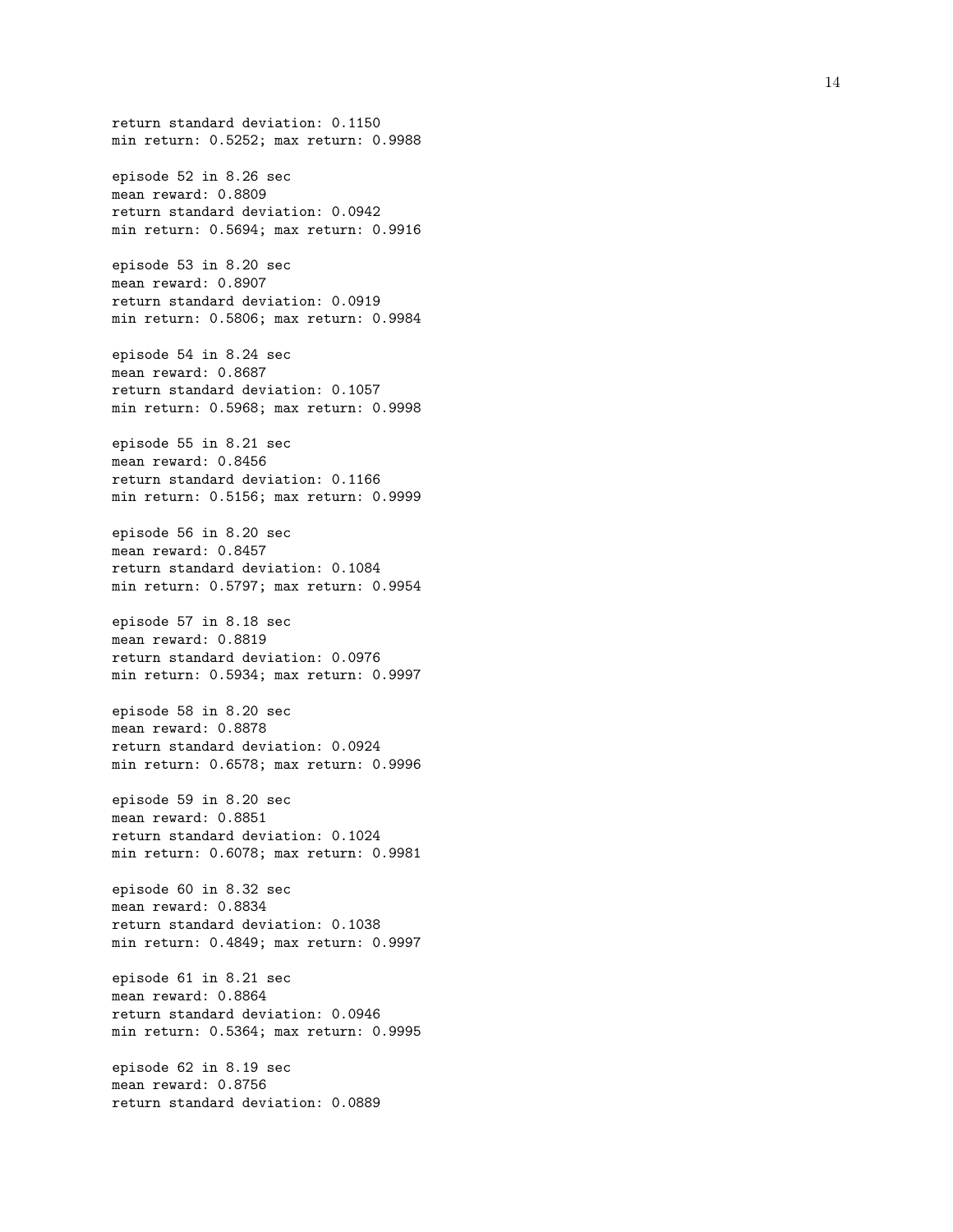min return: 0.6705; max return: 0.9987 episode 63 in 8.20 sec mean reward: 0.8888 return standard deviation: 0.1026 min return: 0.6283; max return: 0.9999 episode 64 in 8.20 sec mean reward: 0.9136 return standard deviation: 0.0786 min return: 0.5912; max return: 0.9992 episode 65 in 8.36 sec mean reward: 0.8897 return standard deviation: 0.0774 min return: 0.6997; max return: 0.9962 episode 66 in 8.22 sec mean reward: 0.9129 return standard deviation: 0.0653 min return: 0.7374; max return: 0.9991 episode 67 in 8.24 sec mean reward: 0.9091 return standard deviation: 0.0766 min return: 0.5948; max return: 0.9991 episode 68 in 8.21 sec mean reward: 0.9218 return standard deviation: 0.0653 min return: 0.6746; max return: 0.9991 episode 69 in 8.22 sec mean reward: 0.9284 return standard deviation: 0.0715 min return: 0.6303; max return: 0.9999 episode 70 in 8.22 sec mean reward: 0.9421 return standard deviation: 0.0653 min return: 0.6942; max return: 0.9998 episode 71 in 8.25 sec mean reward: 0.9335 return standard deviation: 0.0581 min return: 0.7803; max return: 0.9989 episode 72 in 8.29 sec mean reward: 0.9331 return standard deviation: 0.0591 min return: 0.7460; max return: 0.9996 episode 73 in 8.22 sec mean reward: 0.9406 return standard deviation: 0.0512 min return: 0.7864; max return: 0.9997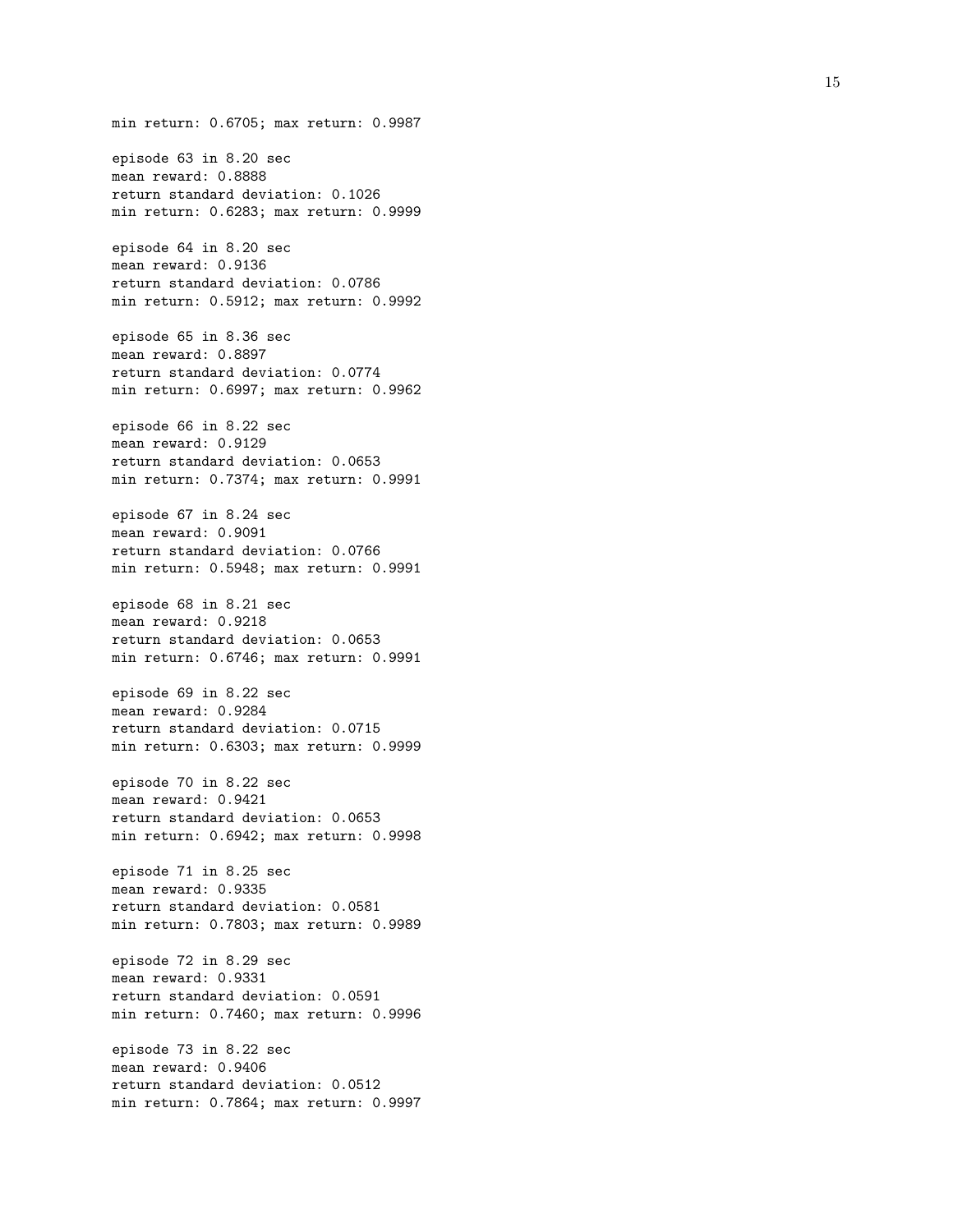episode 74 in 8.28 sec mean reward: 0.9360 return standard deviation: 0.0658 min return: 0.6442; max return: 0.9969 episode 75 in 8.21 sec mean reward: 0.9306 return standard deviation: 0.1241 min return: 0.0649; max return: 0.9997 episode 76 in 8.20 sec mean reward: 0.9414 return standard deviation: 0.0589 min return: 0.7616; max return: 0.9992 episode 77 in 8.17 sec mean reward: 0.9313 return standard deviation: 0.0571 min return: 0.7284; max return: 0.9997 episode 78 in 8.16 sec mean reward: 0.9351 return standard deviation: 0.0800 min return: 0.4576; max return: 0.9999 episode 79 in 8.20 sec mean reward: 0.9483 return standard deviation: 0.0439 min return: 0.8036; max return: 0.9996 episode 80 in 8.20 sec mean reward: 0.9413 return standard deviation: 0.0550 min return: 0.6899; max return: 0.9982 episode 81 in 8.19 sec mean reward: 0.9439 return standard deviation: 0.0487 min return: 0.7783; max return: 0.9989 episode 82 in 8.17 sec mean reward: 0.9374 return standard deviation: 0.0513 min return: 0.8131; max return: 0.9997 episode 83 in 8.16 sec mean reward: 0.9390 return standard deviation: 0.0580 min return: 0.7053; max return: 0.9979 episode 84 in 8.15 sec mean reward: 0.9378 return standard deviation: 0.0516 min return: 0.7748; max return: 0.9993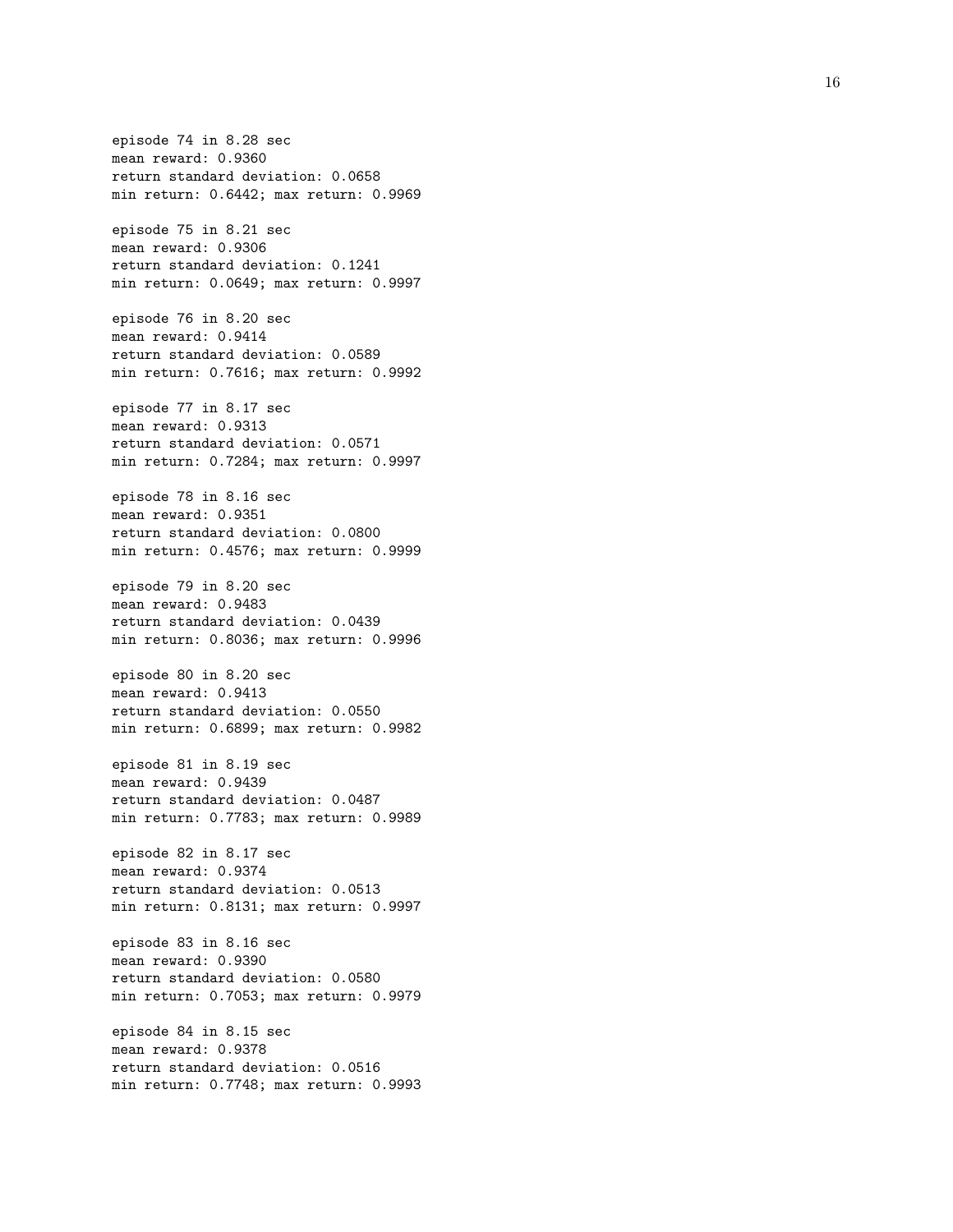episode 85 in 8.20 sec mean reward: 0.9363 return standard deviation: 0.0452 min return: 0.7753; max return: 0.9994 episode 86 in 8.13 sec mean reward: 0.9408 return standard deviation: 0.0506 min return: 0.7392; max return: 0.9998 episode 87 in 8.17 sec mean reward: 0.9413 return standard deviation: 0.0510 min return: 0.8213; max return: 1.0000 episode 88 in 8.14 sec mean reward: 0.9276 return standard deviation: 0.0665 min return: 0.7419; max return: 0.9997 episode 89 in 8.17 sec mean reward: 0.9267 return standard deviation: 0.0626 min return: 0.7629; max return: 0.9995 episode 90 in 8.16 sec mean reward: 0.9204 return standard deviation: 0.1075 min return: 0.2549; max return: 0.9995 episode 91 in 8.29 sec mean reward: 0.9205 return standard deviation: 0.0975 min return: 0.3478; max return: 0.9961 episode 92 in 8.14 sec mean reward: 0.9312 return standard deviation: 0.0591 min return: 0.7153; max return: 0.9989 episode 93 in 8.14 sec mean reward: 0.9343 return standard deviation: 0.0664 min return: 0.7087; max return: 0.9991 episode 94 in 8.22 sec mean reward: 0.9189 return standard deviation: 0.1261 min return: 0.2715; max return: 0.9995 episode 95 in 8.18 sec mean reward: 0.8925 return standard deviation: 0.1021 min return: 0.5659; max return: 0.9997 episode 96 in 8.13 sec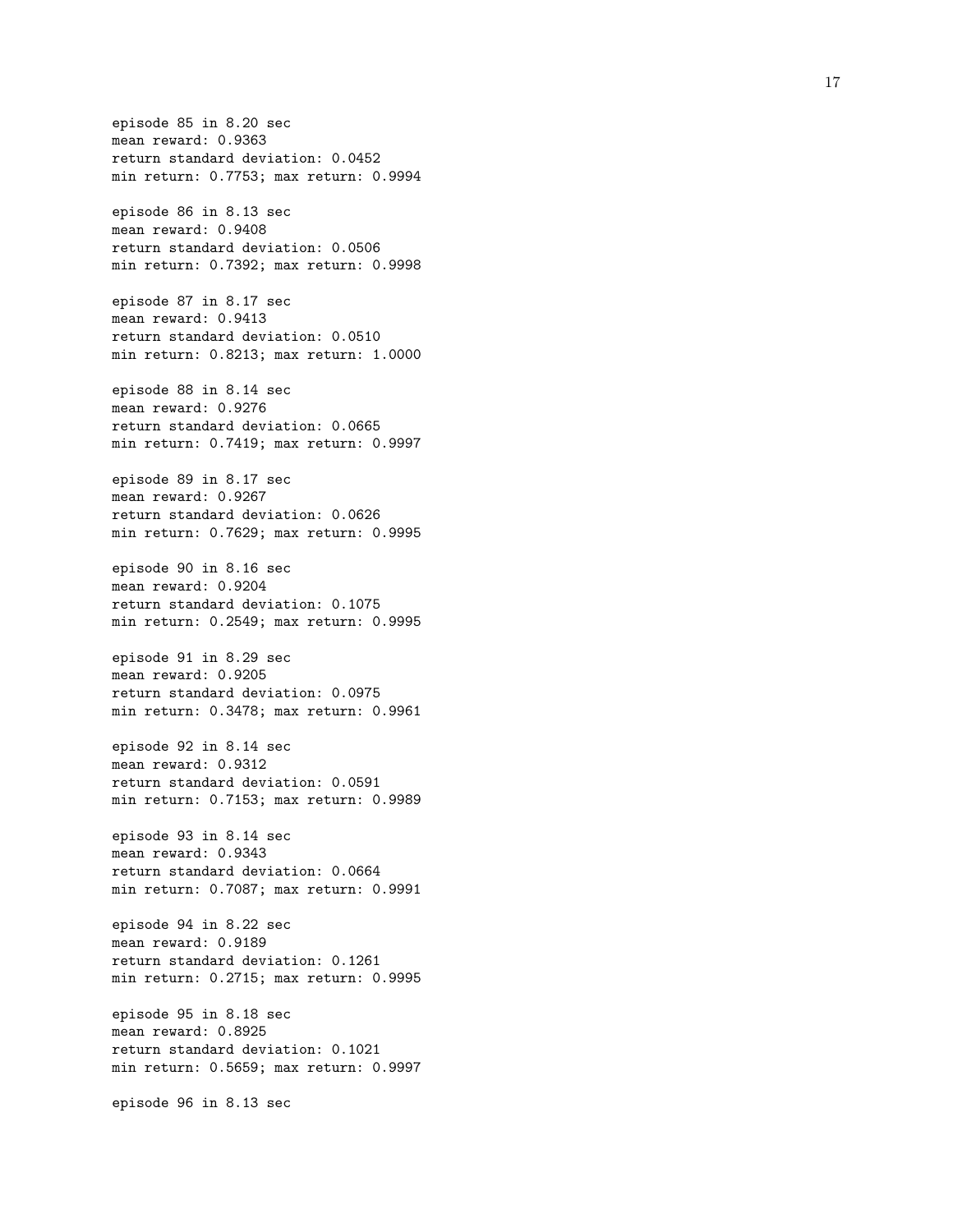mean reward: 0.8824 return standard deviation: 0.1471 min return: 0.3693; max return: 0.9996 episode 97 in 8.18 sec mean reward: 0.8992 return standard deviation: 0.1243 min return: 0.2676; max return: 0.9989 episode 98 in 8.14 sec mean reward: 0.8647 return standard deviation: 0.1670 min return: 0.2451; max return: 0.9995 episode 99 in 8.14 sec mean reward: 0.9135 return standard deviation: 0.1198 min return: 0.4102; max return: 0.9997 episode 100 in 8.15 sec mean reward: 0.8907 return standard deviation: 0.1430 min return: 0.3313; max return: 0.9998 episode 101 in 8.16 sec mean reward: 0.9076 return standard deviation: 0.1043 min return: 0.4901; max return: 0.9993 episode 102 in 8.15 sec mean reward: 0.9323 return standard deviation: 0.0698 min return: 0.6613; max return: 0.9984 episode 103 in 8.17 sec mean reward: 0.9249 return standard deviation: 0.0901 min return: 0.3862; max return: 0.9999 episode 104 in 8.13 sec mean reward: 0.9185 return standard deviation: 0.0726 min return: 0.7143; max return: 0.9975 episode 105 in 8.14 sec mean reward: 0.9379 return standard deviation: 0.1014 min return: 0.2571; max return: 0.9998 episode 106 in 8.16 sec mean reward: 0.9465 return standard deviation: 0.0448 min return: 0.8116; max return: 0.9991 episode 107 in 8.14 sec mean reward: 0.9408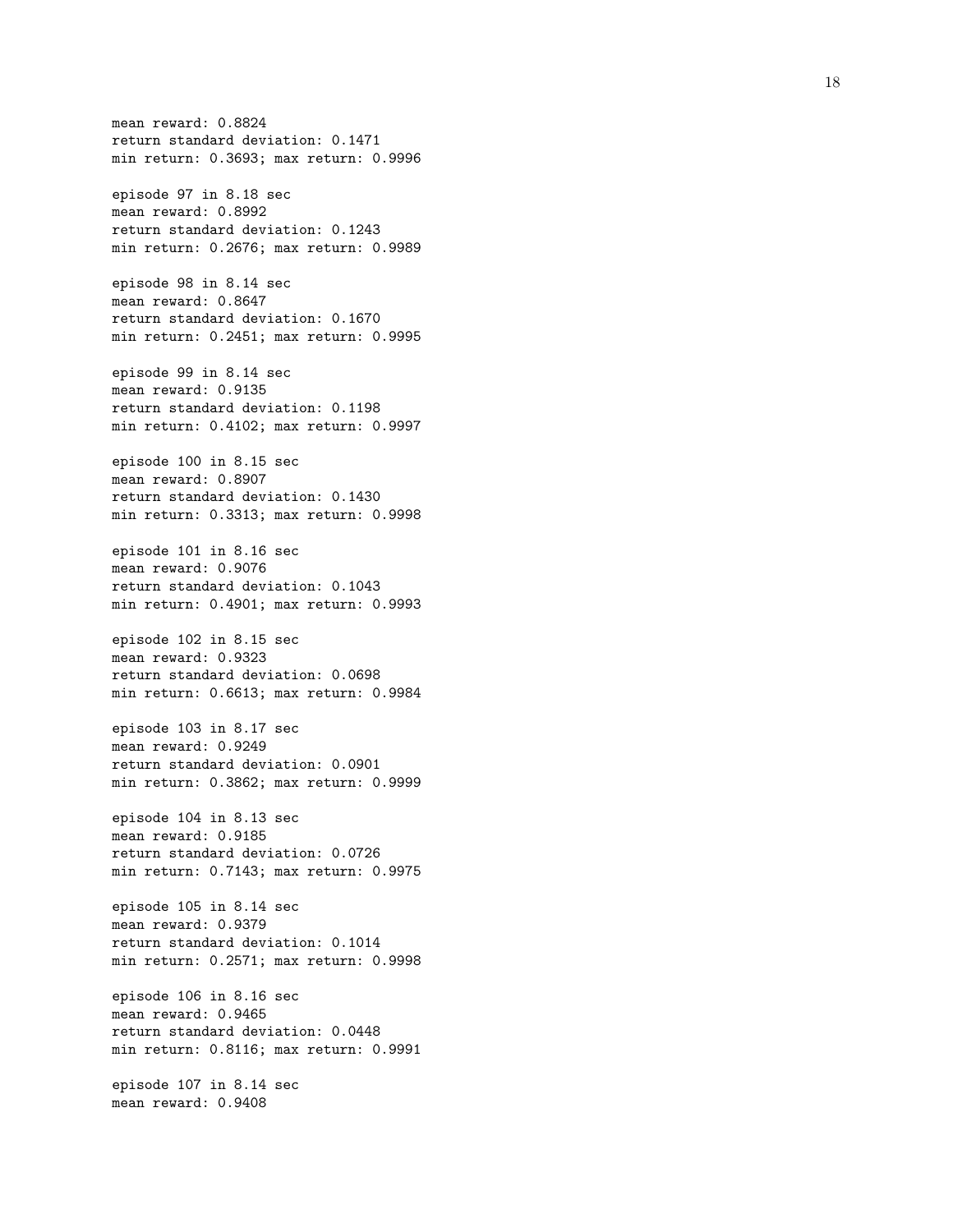return standard deviation: 0.0590 min return: 0.7569; max return: 0.9990 episode 108 in 8.17 sec mean reward: 0.9483 return standard deviation: 0.0427 min return: 0.8300; max return: 1.0000 episode 109 in 8.21 sec mean reward: 0.9419 return standard deviation: 0.0681 min return: 0.4777; max return: 0.9979 episode 110 in 8.19 sec mean reward: 0.9614 return standard deviation: 0.0410 min return: 0.8126; max return: 0.9999 episode 111 in 8.16 sec mean reward: 0.9611 return standard deviation: 0.0412 min return: 0.8131; max return: 0.9991 episode 112 in 8.18 sec mean reward: 0.9590 return standard deviation: 0.0425 min return: 0.8133; max return: 0.9999 episode 113 in 8.19 sec mean reward: 0.9672 return standard deviation: 0.0345 min return: 0.8631; max return: 0.9998 episode 114 in 8.17 sec mean reward: 0.9613 return standard deviation: 0.0362 min return: 0.8465; max return: 0.9993 episode 115 in 8.16 sec mean reward: 0.9525 return standard deviation: 0.0498 min return: 0.8003; max return: 0.9998 episode 116 in 8.17 sec mean reward: 0.9564 return standard deviation: 0.0440 min return: 0.7952; max return: 0.9996 episode 117 in 8.17 sec mean reward: 0.9609 return standard deviation: 0.0384 min return: 0.8364; max return: 0.9998 episode 118 in 8.15 sec mean reward: 0.9631 return standard deviation: 0.0474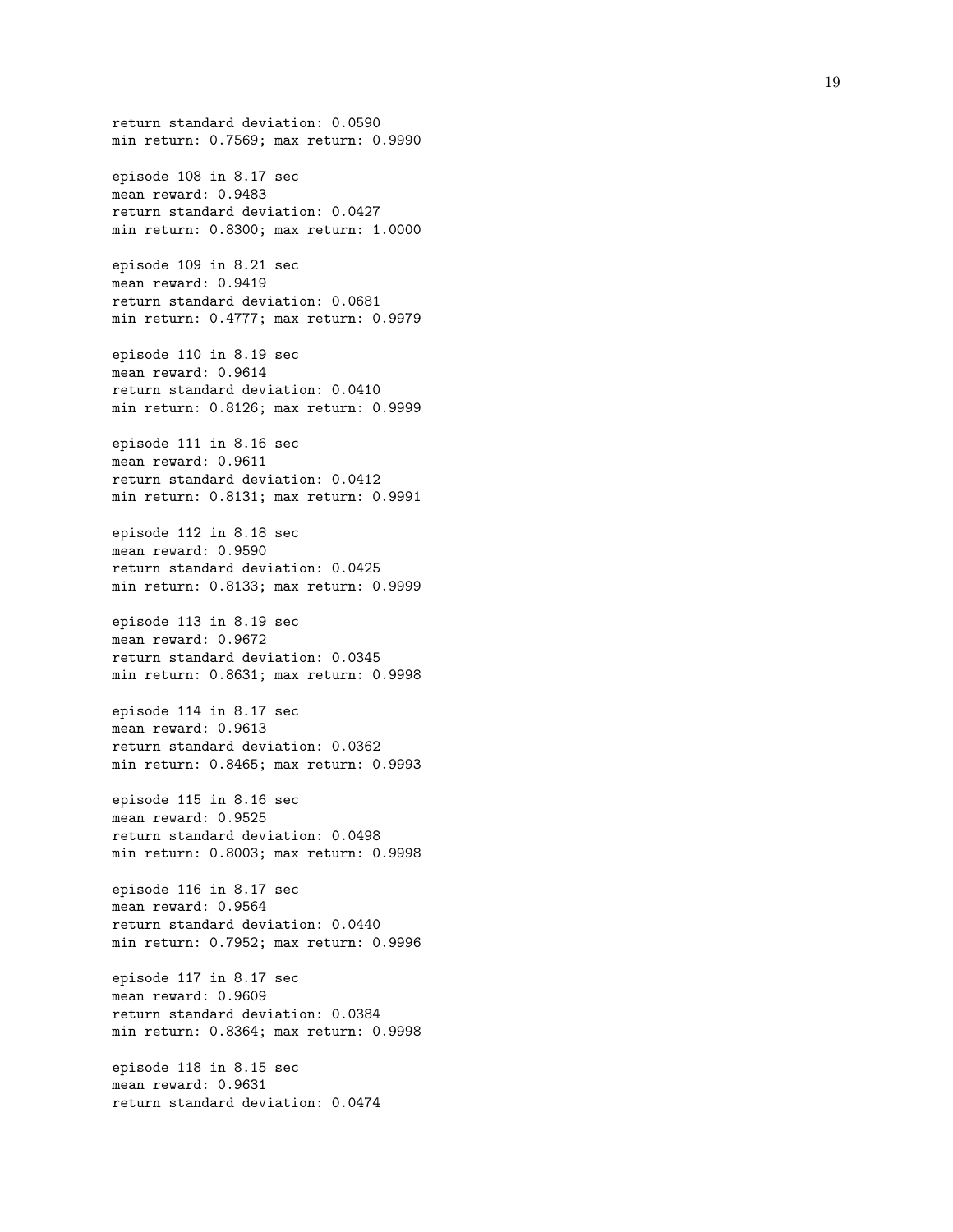min return: 0.7872; max return: 0.9998 episode 119 in 8.15 sec mean reward: 0.9661 return standard deviation: 0.0302 min return: 0.8693; max return: 0.9993 episode 120 in 8.23 sec mean reward: 0.9635 return standard deviation: 0.0347 min return: 0.8605; max return: 0.9999 episode 121 in 8.16 sec mean reward: 0.9666 return standard deviation: 0.0334 min return: 0.8362; max return: 0.9990 episode 122 in 8.16 sec mean reward: 0.9650 return standard deviation: 0.0318 min return: 0.8783; max return: 0.9997 episode 123 in 8.17 sec mean reward: 0.9689 return standard deviation: 0.0277 min return: 0.8868; max return: 0.9998 episode 124 in 8.21 sec mean reward: 0.9685 return standard deviation: 0.0282 min return: 0.8813; max return: 0.9999 episode 125 in 8.19 sec mean reward: 0.9623 return standard deviation: 0.0416 min return: 0.8181; max return: 0.9999 episode 126 in 8.16 sec mean reward: 0.9767 return standard deviation: 0.0244 min return: 0.8786; max return: 0.9985 episode 127 in 8.18 sec mean reward: 0.9755 return standard deviation: 0.0247 min return: 0.8597; max return: 0.9997 episode 128 in 8.15 sec mean reward: 0.9712 return standard deviation: 0.0274 min return: 0.8736; max return: 0.9999 episode 129 in 8.16 sec mean reward: 0.9723 return standard deviation: 0.0294 min return: 0.8423; max return: 0.9996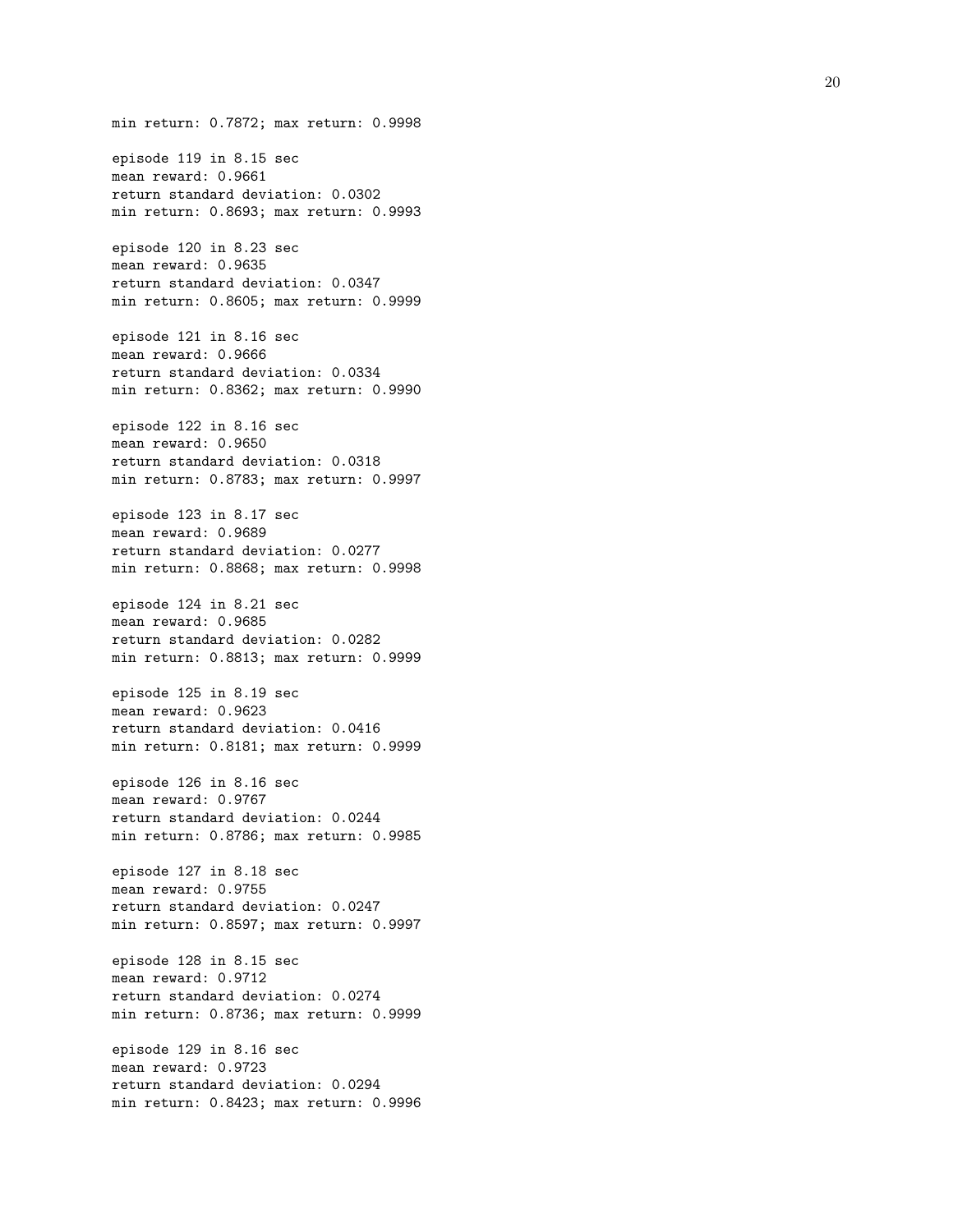episode 130 in 8.13 sec mean reward: 0.9757 return standard deviation: 0.0273 min return: 0.8886; max return: 0.9996 episode 131 in 8.17 sec mean reward: 0.9706 return standard deviation: 0.0350 min return: 0.8081; max return: 1.0000 episode 132 in 8.14 sec mean reward: 0.9736 return standard deviation: 0.0254 min return: 0.8619; max return: 0.9998 episode 133 in 8.17 sec mean reward: 0.9690 return standard deviation: 0.0399 min return: 0.8256; max return: 1.0000 episode 134 in 8.17 sec mean reward: 0.9744 return standard deviation: 0.0267 min return: 0.8564; max return: 0.9996 episode 135 in 8.13 sec mean reward: 0.9696 return standard deviation: 0.0338 min return: 0.8445; max return: 0.9999 episode 136 in 8.16 sec mean reward: 0.9718 return standard deviation: 0.0385 min return: 0.7722; max return: 0.9997 episode 137 in 8.18 sec mean reward: 0.9750 return standard deviation: 0.0268 min return: 0.8717; max return: 0.9993 episode 138 in 8.28 sec mean reward: 0.9754 return standard deviation: 0.0258 min return: 0.8755; max return: 0.9997 episode 139 in 8.17 sec mean reward: 0.9771 return standard deviation: 0.0261 min return: 0.8484; max return: 0.9997 episode 140 in 8.16 sec mean reward: 0.9729 return standard deviation: 0.0268 min return: 0.8683; max return: 1.0000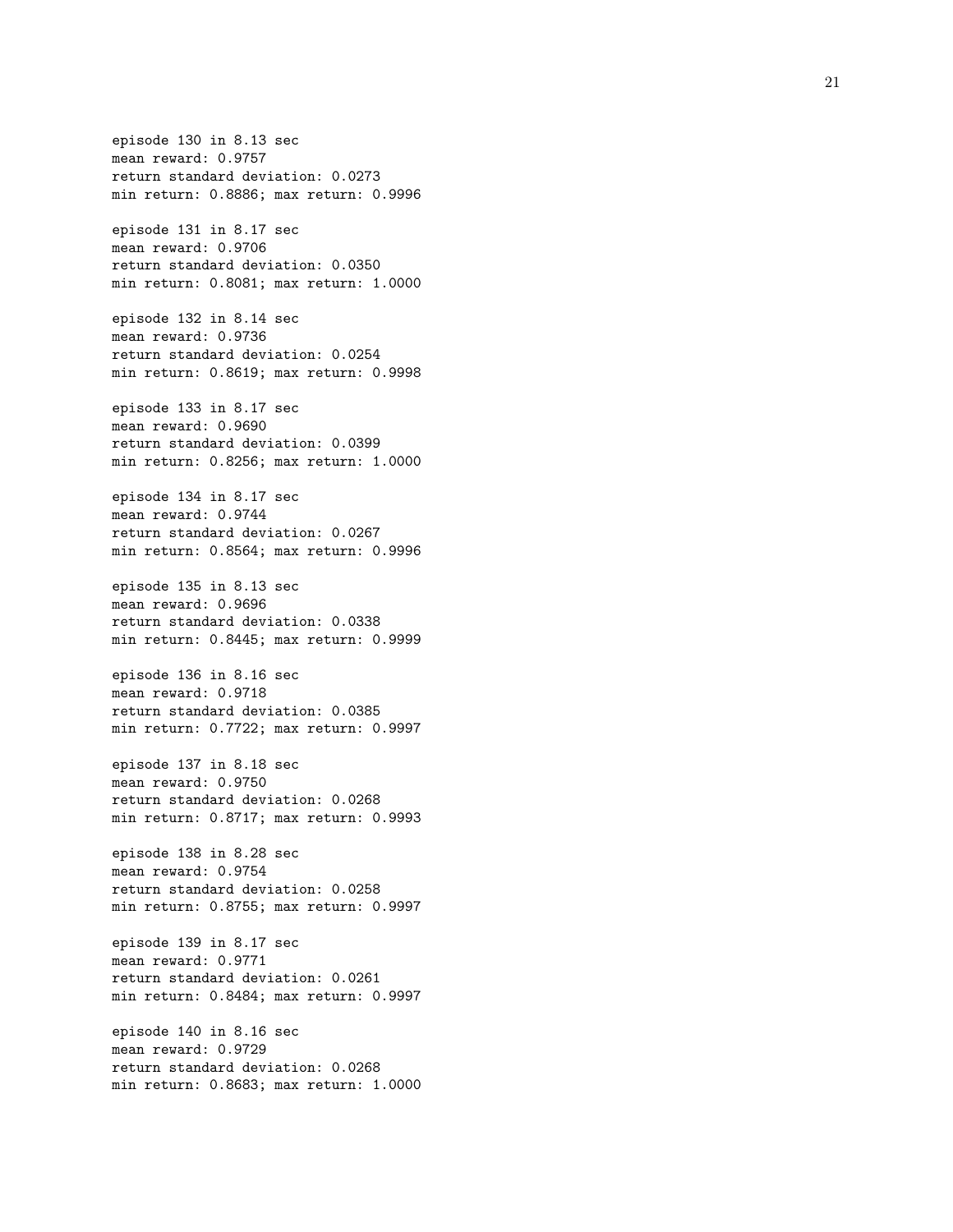episode 141 in 8.16 sec mean reward: 0.9796 return standard deviation: 0.0192 min return: 0.9099; max return: 0.9999 episode 142 in 8.15 sec mean reward: 0.9816 return standard deviation: 0.0174 min return: 0.9369; max return: 1.0000 episode 143 in 8.19 sec mean reward: 0.9739 return standard deviation: 0.0353 min return: 0.7853; max return: 1.0000 episode 144 in 8.15 sec mean reward: 0.9788 return standard deviation: 0.0255 min return: 0.8590; max return: 0.9996 episode 145 in 8.21 sec mean reward: 0.9688 return standard deviation: 0.0327 min return: 0.8534; max return: 0.9994 episode 146 in 8.15 sec mean reward: 0.9747 return standard deviation: 0.0378 min return: 0.8046; max return: 0.9998 episode 147 in 8.17 sec mean reward: 0.9778 return standard deviation: 0.0311 min return: 0.8614; max return: 0.9995 episode 148 in 8.26 sec mean reward: 0.9813 return standard deviation: 0.0194 min return: 0.9101; max return: 0.9996 episode 149 in 8.15 sec mean reward: 0.9755 return standard deviation: 0.0321 min return: 0.8205; max return: 0.9999 episode 150 in 8.13 sec mean reward: 0.9775 return standard deviation: 0.0290 min return: 0.8489; max return: 0.9994 episode 151 in 8.17 sec mean reward: 0.9790 return standard deviation: 0.0251 min return: 0.8608; max return: 0.9998 episode 152 in 8.12 sec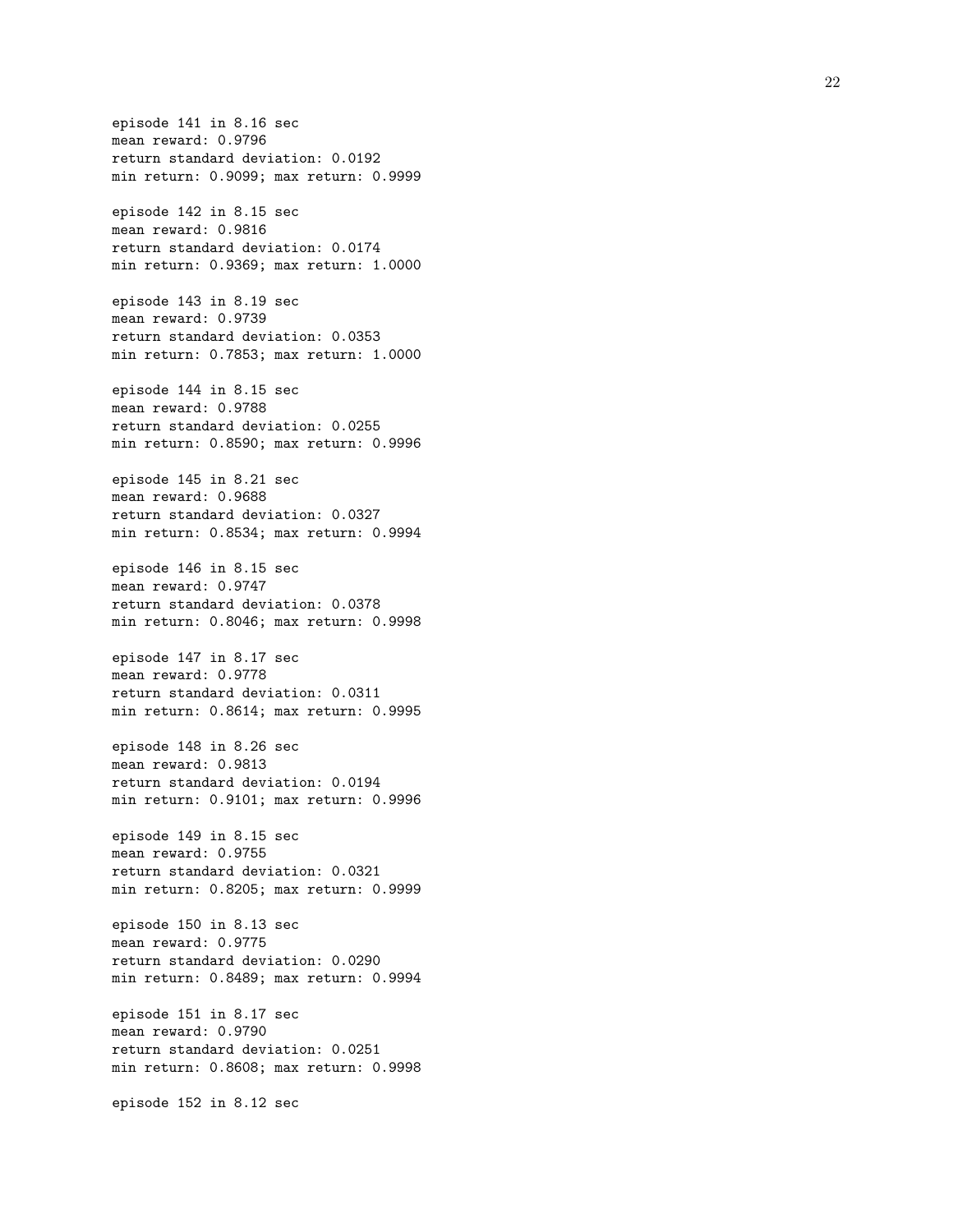mean reward: 0.9820 return standard deviation: 0.0201 min return: 0.9171; max return: 1.0000 episode 153 in 8.25 sec mean reward: 0.9851 return standard deviation: 0.0158 min return: 0.9317; max return: 0.9999 episode 154 in 8.18 sec mean reward: 0.9770 return standard deviation: 0.0280 min return: 0.8563; max return: 0.9996 episode 155 in 8.16 sec mean reward: 0.9808 return standard deviation: 0.0204 min return: 0.8870; max return: 0.9998 episode 156 in 8.15 sec mean reward: 0.9844 return standard deviation: 0.0164 min return: 0.9389; max return: 1.0000 episode 157 in 8.13 sec mean reward: 0.9798 return standard deviation: 0.0264 min return: 0.8693; max return: 0.9999 episode 158 in 8.16 sec mean reward: 0.9783 return standard deviation: 0.0234 min return: 0.8940; max return: 0.9998 episode 159 in 8.14 sec mean reward: 0.9814 return standard deviation: 0.0238 min return: 0.8897; max return: 0.9999 episode 160 in 8.17 sec mean reward: 0.9800 return standard deviation: 0.0224 min return: 0.8786; max return: 0.9991 episode 161 in 8.14 sec mean reward: 0.9790 return standard deviation: 0.0211 min return: 0.9156; max return: 0.9999 episode 162 in 8.15 sec mean reward: 0.9778 return standard deviation: 0.0257 min return: 0.8528; max return: 0.9996 episode 163 in 8.17 sec mean reward: 0.9633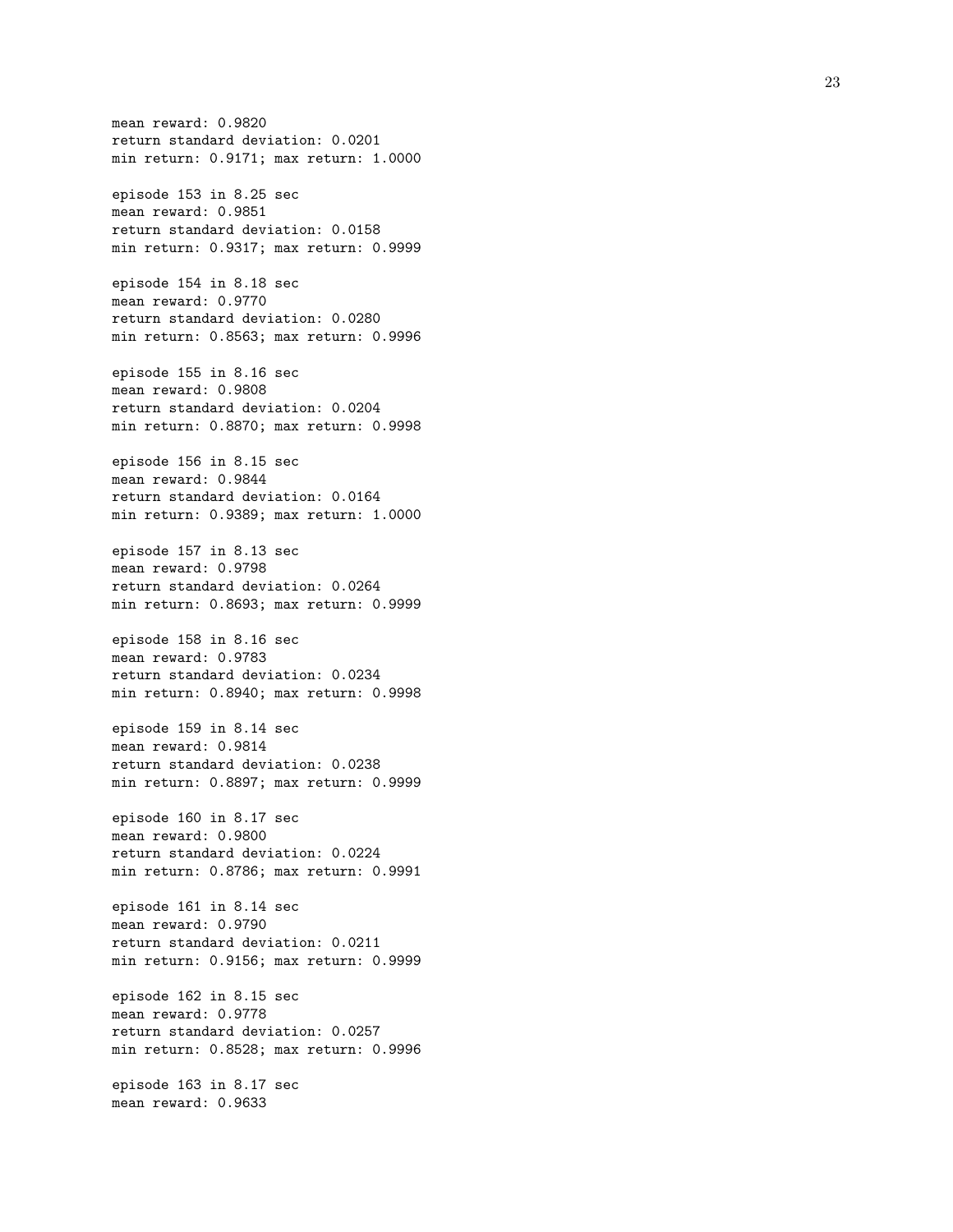return standard deviation: 0.0779 min return: 0.4841; max return: 0.9996 episode 164 in 8.14 sec mean reward: 0.9678 return standard deviation: 0.0782 min return: 0.3886; max return: 1.0000 episode 165 in 8.14 sec mean reward: 0.9769 return standard deviation: 0.0449 min return: 0.6764; max return: 0.9998 episode 166 in 8.12 sec mean reward: 0.9745 return standard deviation: 0.0553 min return: 0.5742; max return: 1.0000 episode 167 in 8.22 sec mean reward: 0.9651 return standard deviation: 0.0811 min return: 0.3754; max return: 0.9999 episode 168 in 8.15 sec mean reward: 0.9653 return standard deviation: 0.0790 min return: 0.4658; max return: 0.9999 episode 169 in 8.17 sec mean reward: 0.9793 return standard deviation: 0.0238 min return: 0.9017; max return: 0.9998 episode 170 in 8.15 sec mean reward: 0.9607 return standard deviation: 0.0882 min return: 0.4643; max return: 0.9996 episode 171 in 8.16 sec mean reward: 0.9719 return standard deviation: 0.0503 min return: 0.6354; max return: 0.9998 episode 172 in 8.15 sec mean reward: 0.9753 return standard deviation: 0.0244 min return: 0.8730; max return: 0.9992 episode 173 in 8.14 sec mean reward: 0.9751 return standard deviation: 0.0289 min return: 0.8815; max return: 0.9995 episode 174 in 8.14 sec mean reward: 0.9746 return standard deviation: 0.0725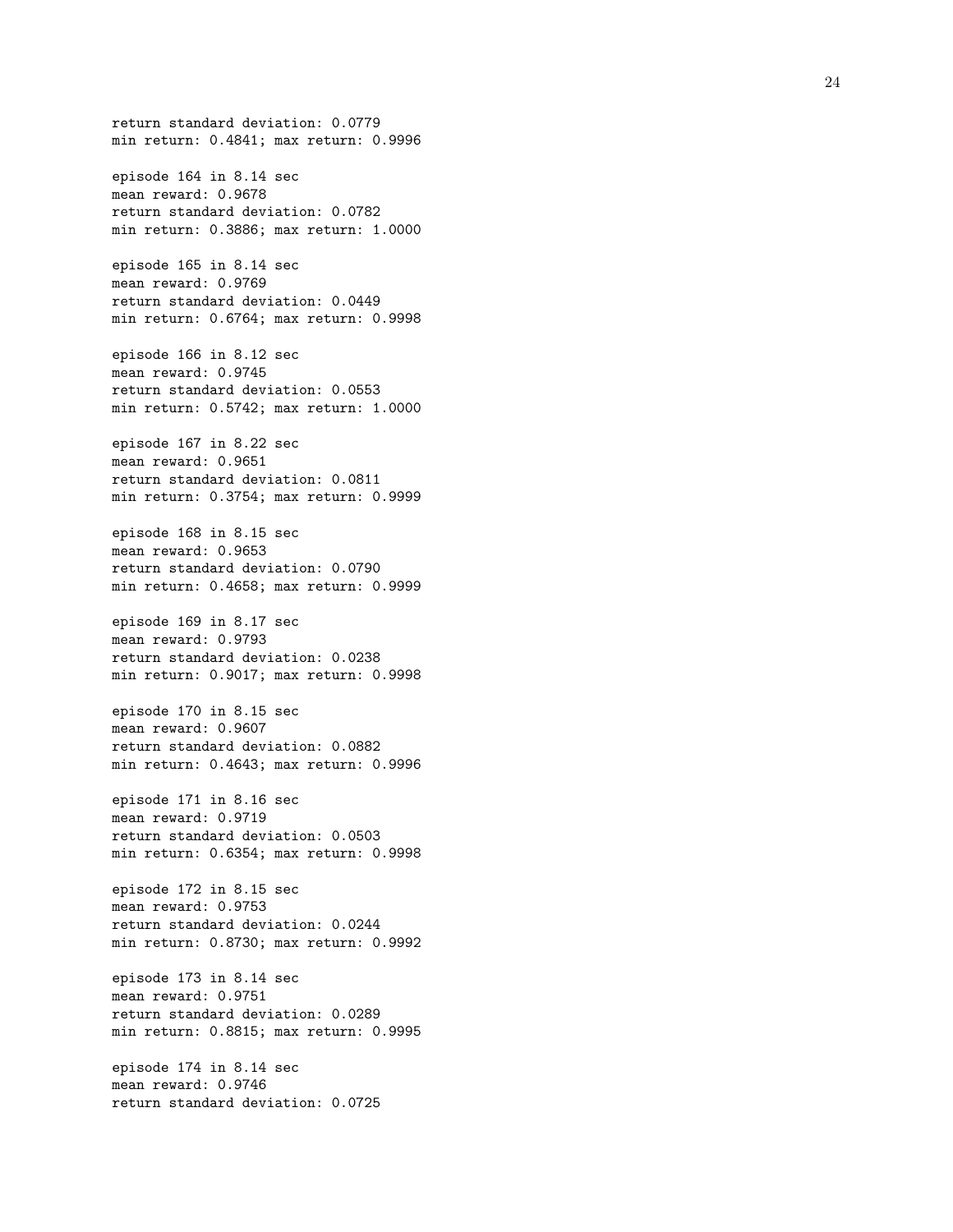min return: 0.4192; max return: 0.9997 episode 175 in 8.15 sec mean reward: 0.9752 return standard deviation: 0.0336 min return: 0.8464; max return: 0.9996 episode 176 in 8.12 sec mean reward: 0.9769 return standard deviation: 0.0291 min return: 0.8393; max return: 0.9997 episode 177 in 8.14 sec mean reward: 0.9810 return standard deviation: 0.0224 min return: 0.8959; max return: 1.0000 episode 178 in 8.15 sec mean reward: 0.9842 return standard deviation: 0.0177 min return: 0.9100; max return: 0.9998 episode 179 in 8.15 sec mean reward: 0.9833 return standard deviation: 0.0210 min return: 0.9133; max return: 0.9999 episode 180 in 8.16 sec mean reward: 0.9871 return standard deviation: 0.0184 min return: 0.8865; max return: 0.9997 episode 181 in 8.16 sec mean reward: 0.9891 return standard deviation: 0.0114 min return: 0.9421; max return: 1.0000 episode 182 in 8.25 sec mean reward: 0.9845 return standard deviation: 0.0163 min return: 0.9198; max return: 0.9998 episode 183 in 8.20 sec mean reward: 0.9901 return standard deviation: 0.0115 min return: 0.9499; max return: 1.0000 episode 184 in 8.15 sec mean reward: 0.9832 return standard deviation: 0.0188 min return: 0.9049; max return: 0.9997 episode 185 in 8.17 sec mean reward: 0.9858 return standard deviation: 0.0168 min return: 0.9231; max return: 0.9999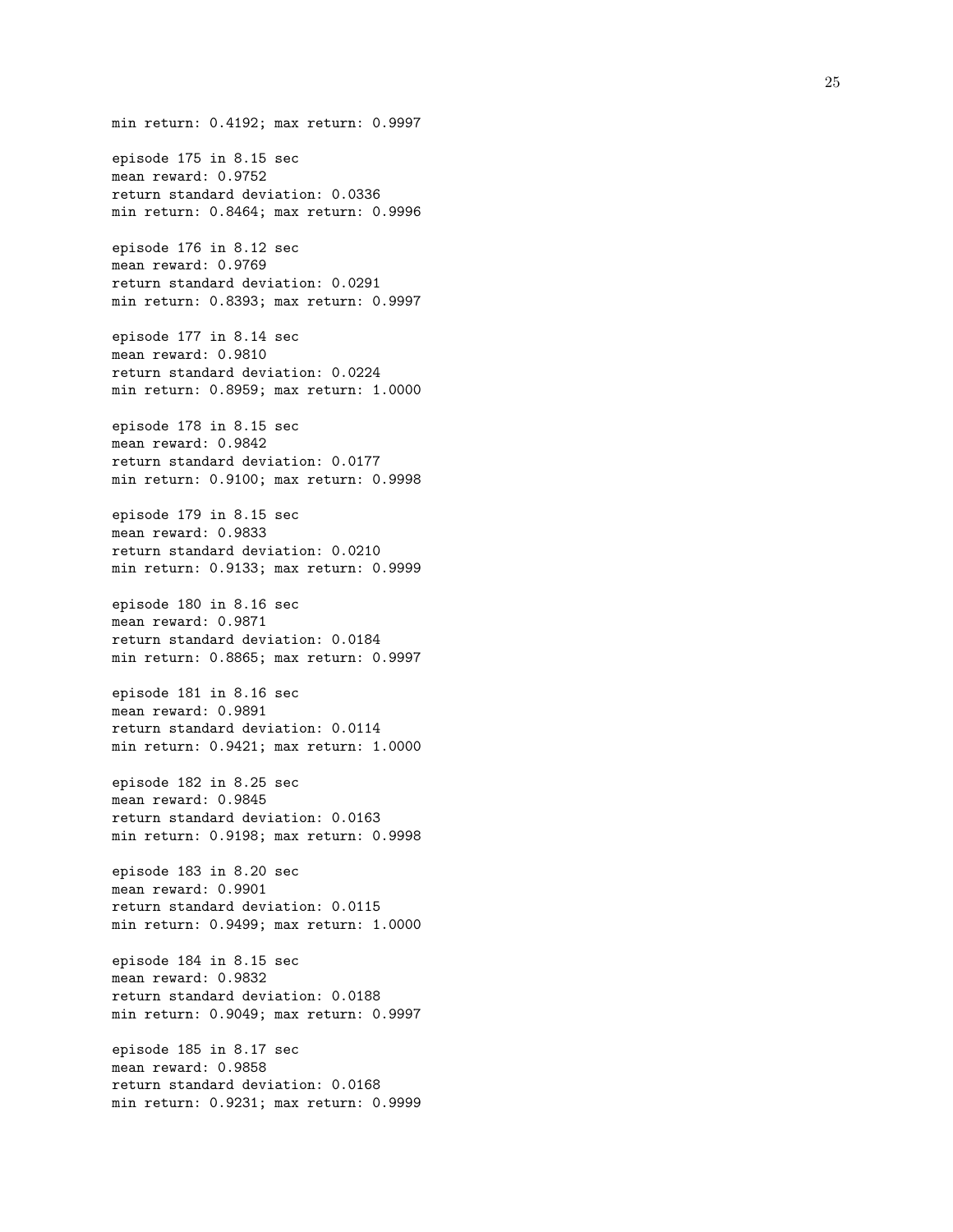episode 186 in 8.16 sec mean reward: 0.9849 return standard deviation: 0.0179 min return: 0.9244; max return: 0.9995 episode 187 in 8.16 sec mean reward: 0.9906 return standard deviation: 0.0108 min return: 0.9386; max return: 0.9996 episode 188 in 8.15 sec mean reward: 0.9878 return standard deviation: 0.0175 min return: 0.8778; max return: 0.9998 episode 189 in 8.16 sec mean reward: 0.9866 return standard deviation: 0.0163 min return: 0.9165; max return: 0.9997 episode 190 in 8.15 sec mean reward: 0.9884 return standard deviation: 0.0148 min return: 0.9264; max return: 0.9999 episode 191 in 8.16 sec mean reward: 0.9861 return standard deviation: 0.0172 min return: 0.9188; max return: 0.9999 episode 192 in 8.15 sec mean reward: 0.9863 return standard deviation: 0.0138 min return: 0.9350; max return: 0.9998 episode 193 in 8.14 sec mean reward: 0.9887 return standard deviation: 0.0153 min return: 0.9008; max return: 1.0000 episode 194 in 8.15 sec mean reward: 0.9891 return standard deviation: 0.0157 min return: 0.9090; max return: 0.9998 episode 195 in 8.16 sec mean reward: 0.9887 return standard deviation: 0.0140 min return: 0.9323; max return: 1.0000 episode 196 in 8.17 sec mean reward: 0.9880 return standard deviation: 0.0172 min return: 0.9048; max return: 0.9999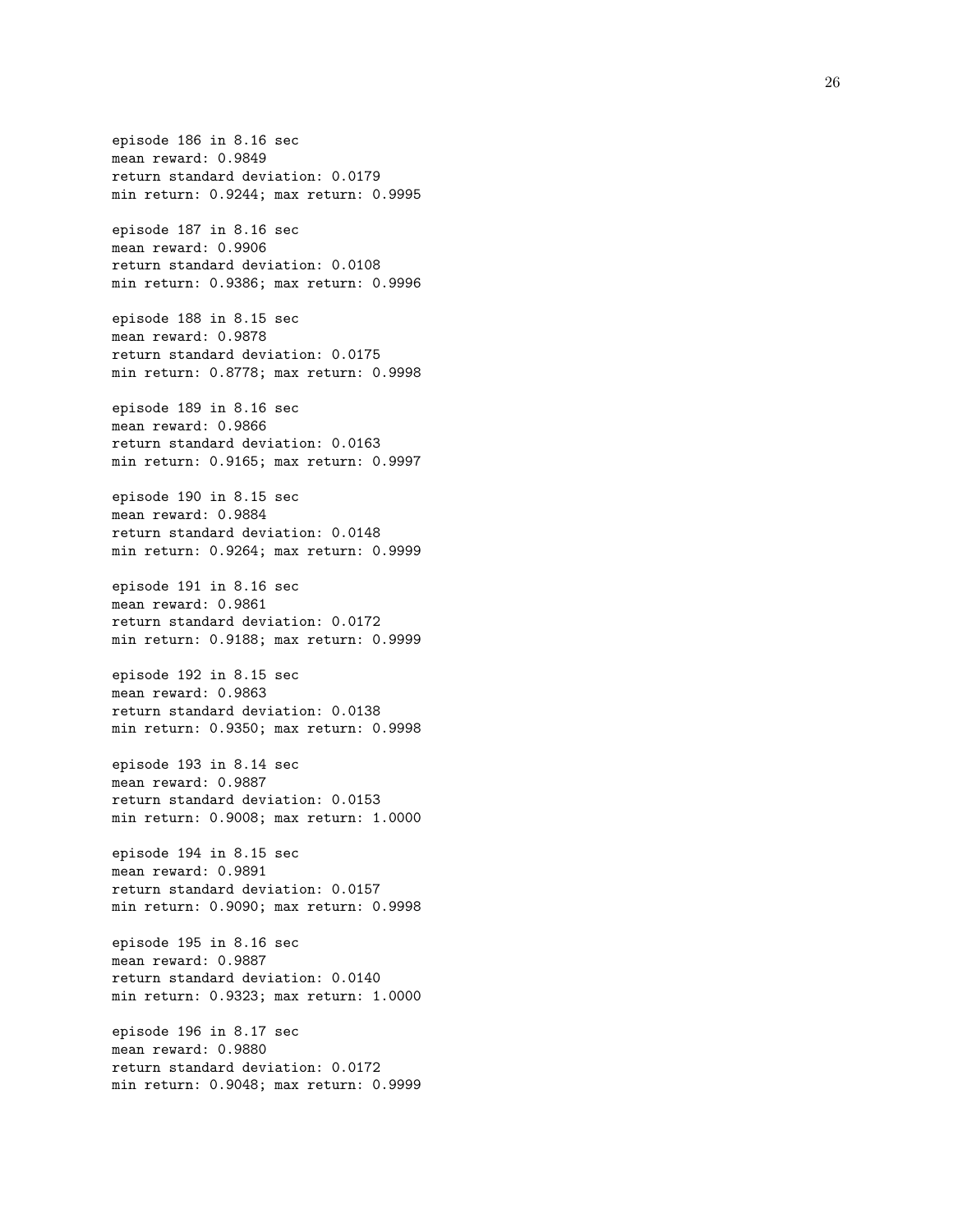```
episode 197 in 8.24 sec
mean reward: 0.9873
return standard deviation: 0.0189
min return: 0.8821; max return: 0.9997
episode 198 in 8.17 sec
mean reward: 0.9903
return standard deviation: 0.0118
min return: 0.9272; max return: 0.9997
episode 199 in 8.17 sec
mean reward: 0.9881
return standard deviation: 0.0186
min return: 0.8778; max return: 0.9999
episode 200 in 8.15 sec
mean reward: 0.9904
return standard deviation: 0.0134
```
min return: 0.9127; max return: 0.9998

#### D. Plot the training curves

Plot the mean final reward at each episode, and its variance. What do you observe?

```
In [18]: import matplotlib
         from matplotlib import pyplot as plt
         # static plots
         %matplotlib inline
         ### plot and examine learning curves
         episodes=list(range(N_episodes))
         plt.plot(episodes, mean_final_reward, '-k', label='mean final reward' )
         plt.fill_between(episodes,
                          mean_final_reward-0.5*std_final_reward,
                          mean_final_reward+0.5*std_final_reward,
                          color='k',
                          alpha=0.25)plt.plot(episodes, min_final_reward, '--b' , label='min final reward' )
         plt.plot(episodes, max_final_reward, '--r', label='max final reward')
         plt.xlabel('episode')
         plt.ylabel('final reward')
         plt.legend(loc='lower right')
         plt.grid()
         plt.show()
```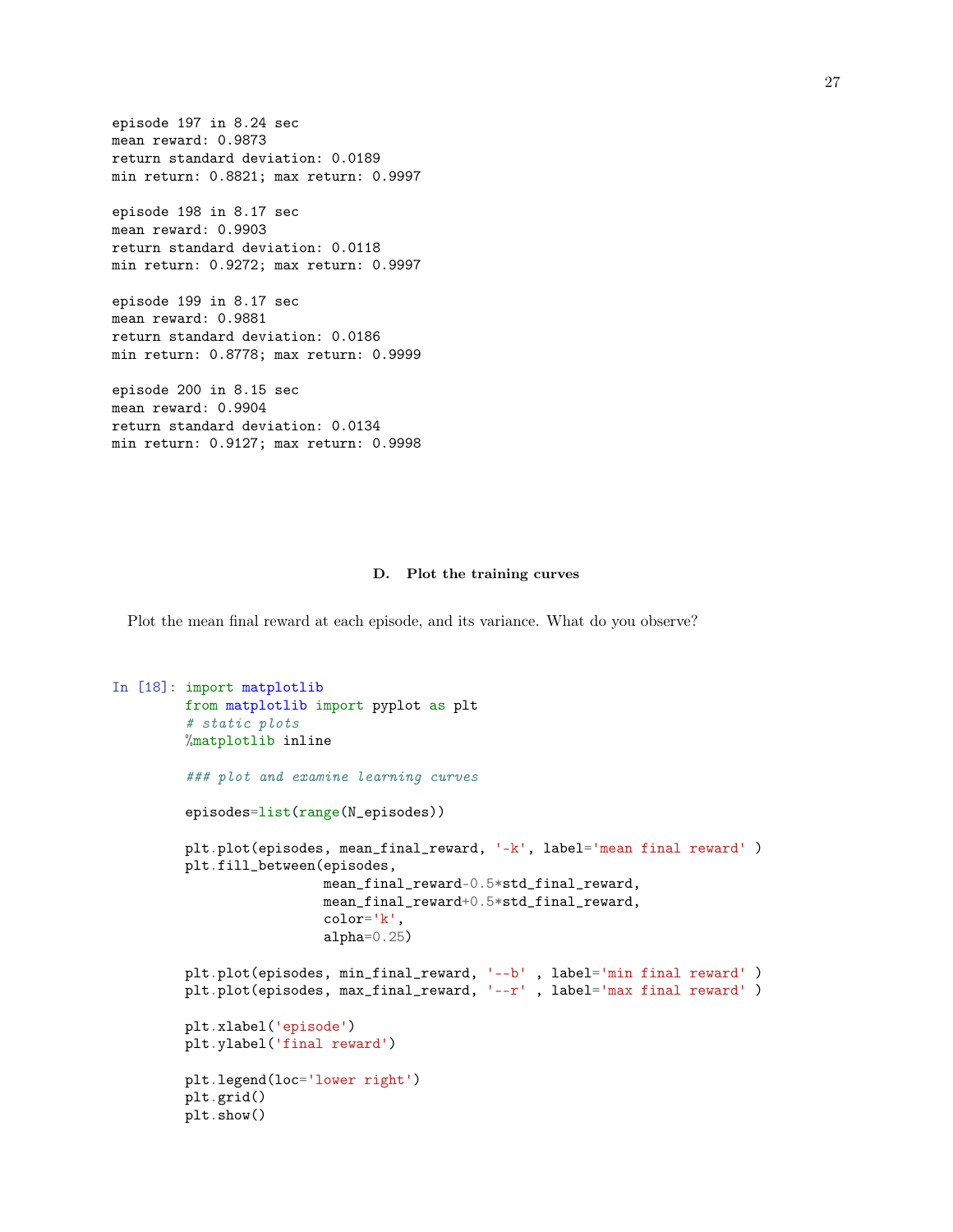

# E. Questions

- 0. Try out different batch sizes and hyperparameters (including different network architectures). Can you improve the performance?
- 1. Explore the final batch of trajectories. Check the sequence of actions. Can you make sense of the solution found by the agent? Hint: think of the dynamics on the Bloch sphere and try to visualize the trajectory there.
- 2. Compare the Policy Gradient method to conventional optimal control: can optimal control give you a control protocol that works for all states? Why or why not?
- 3. Take one of the high-reward tranjectories in the final batch of data. Now perturb it manually at a few time steps in the first half of the protocol such that it no longer produces an optimal reward (you would have to add a function to the environment which evalues a given trajectory). Last, use the policy to see how it would react to those perturbations in real time. Will it correct on-line for the introduced mistakes (i.e. before the opisode is over)?
- 4. Find ways to visualize the policy. What is a meaningful way to do that?

# F. Advanced Problems

- 1. What is the initial state distribution  $p(s_0)$  in the impelementation above? Check the performance of the PG algorith if  $p(s_0)$  is
	- a delta distribution
	- a compactly-supported uniform distribution over some sector of the sphere (say a cap around the south pole)
	- a Gaussian distribution with non-compact support